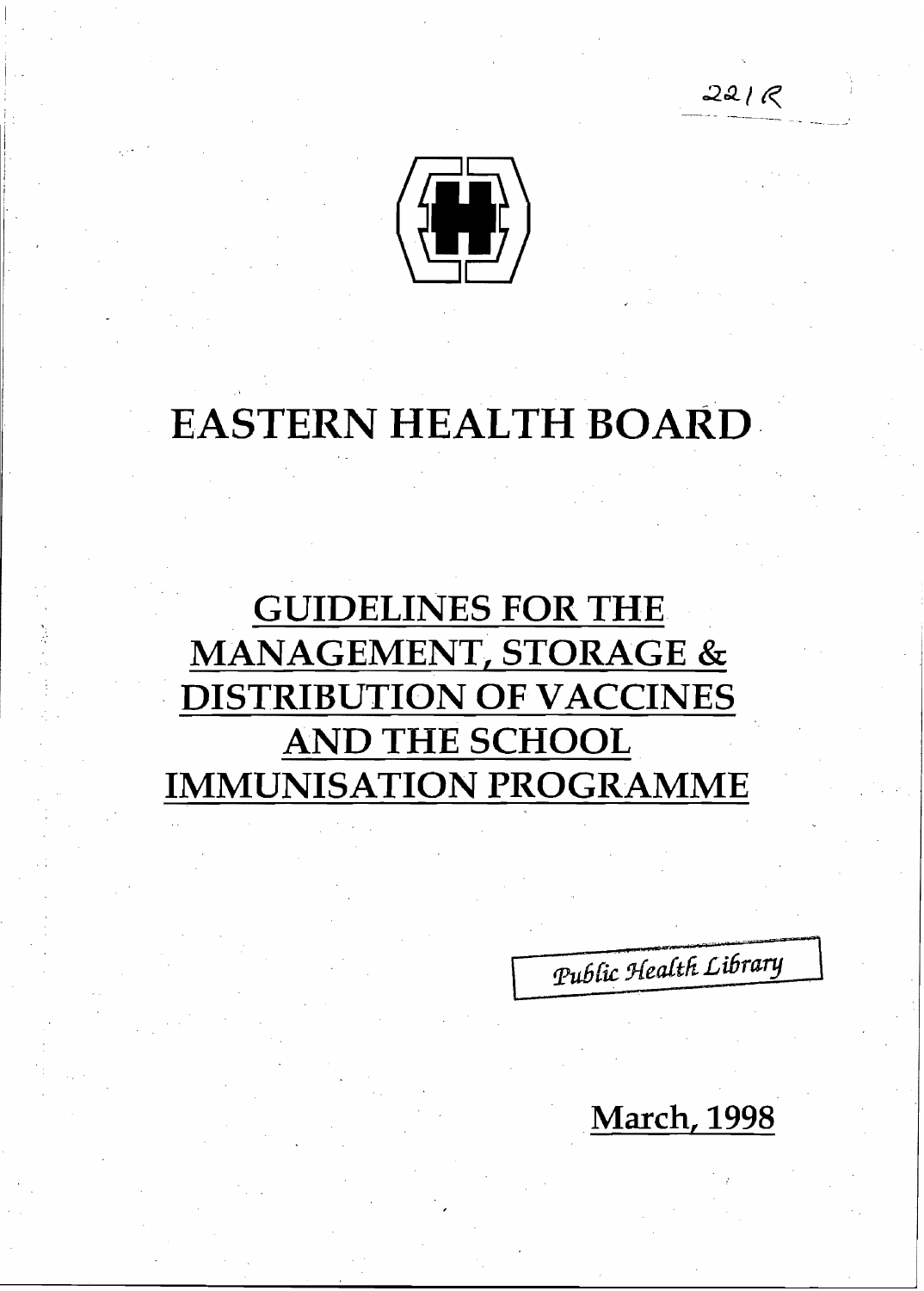# *Contents Page*

| Preface:                                                                                                                                                                                           | 3  |
|----------------------------------------------------------------------------------------------------------------------------------------------------------------------------------------------------|----|
| <b>Chapter 1: General Recommendations</b>                                                                                                                                                          | 4  |
| Chapter 2: Guidelines for the proper<br>management, storage, stock control, distribution<br>and disposal of vaccines                                                                               | 6  |
| Receipt of vaccines<br><b>Managing Vaccine stocks</b><br>Storage<br>Maintaining the cold chain during transport of vaccines                                                                        |    |
| Disposal of vaccines<br>Needles and syringes<br>Distribution of vaccines<br>Audit                                                                                                                  |    |
| <b>Chapter 3: Mobile Clinic for Travellers</b><br>Protocol for Public Health Nurses immunising children at the mobile clinic for<br>travellers                                                     | 10 |
| <b>Chapter 4: School Immunisation</b>                                                                                                                                                              | 12 |
| <b>Chapter 5: Guidelines for Medical Officers</b><br><b>Immunising Children</b>                                                                                                                    | 14 |
| Chapter 6: Guidelines for Nurses Involved in<br>the Immunisation Programme                                                                                                                         | 16 |
| <b>Chapter 7: Guidelines for Clerical Staff involved</b><br>in School Immunisation Programme                                                                                                       | 17 |
| Appendices                                                                                                                                                                                         |    |
| GP vaccine request/issue form<br>A1.<br>A2<br>Area Medical Officer/Mobile clinic for travellers vaccine request/issue form<br>В.<br>Letter to parents re school immunisations<br>C.<br>Anaphylaxis |    |
| D1/D2. Checklist<br>School visit immunisation form<br>Е.                                                                                                                                           |    |
|                                                                                                                                                                                                    |    |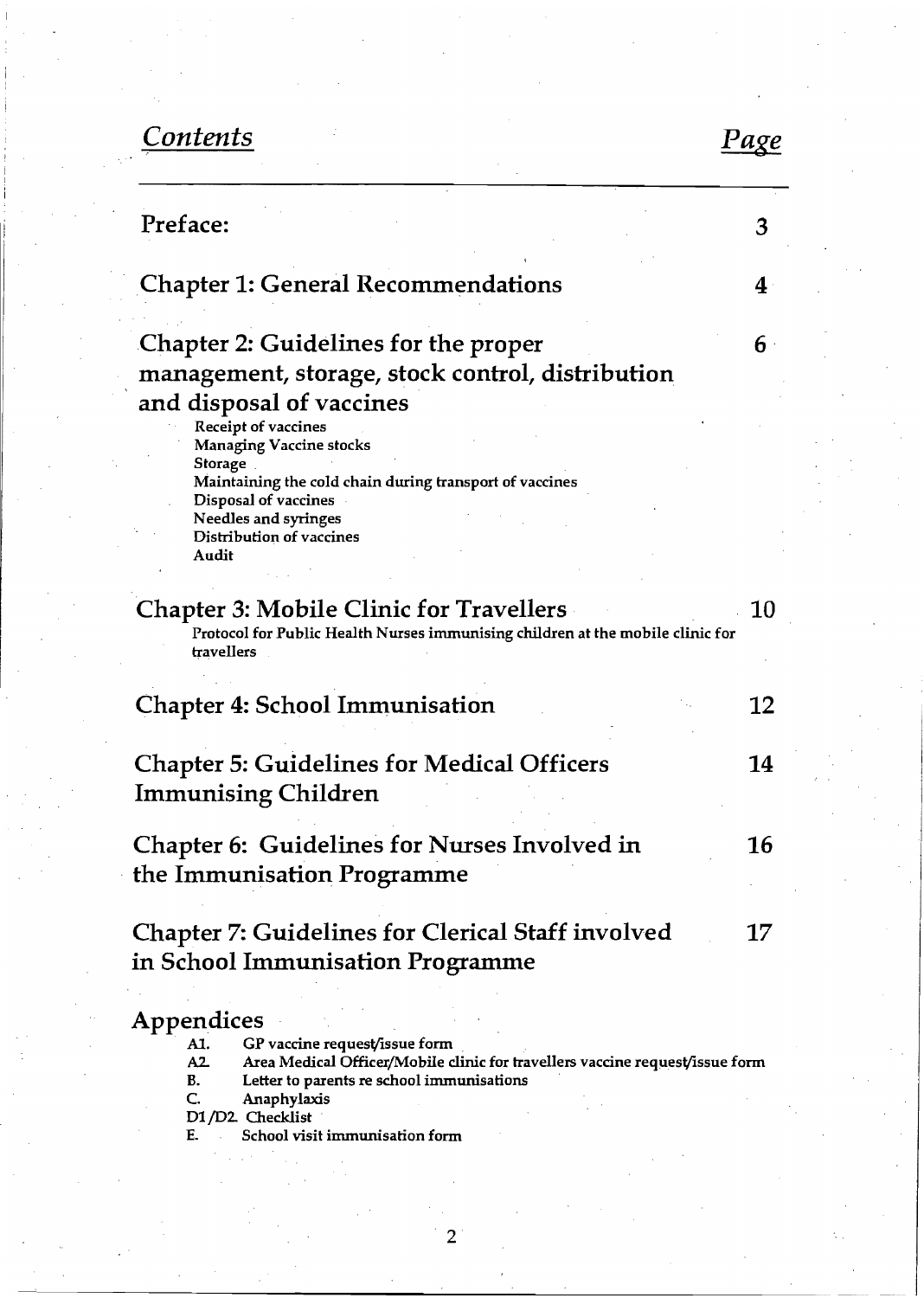# **Preface**

The Immunisation Ad-Hoc Committee reconvened to review the protocols drawn up in December, 1996. Extensive consultation with medical, nursing and administrative personnel in all 10 Community Care Areas was undertaken as part of the review. The committee acknowledges, with thanks, the enthusiastic co-operation of the Directors of Community Care and their staff in this process. . The Committee also wish to express their thanks to Miriam King (Secretary to the Group) for her assistance.

The members of the reconvened committee were:

Mr. P. Bennett, Area Administrator, CCA 9, Kildare, EHB Mr. A. Charles, Senior Administrative Officer, Community Service, EHB Dr. M. Cronin, Director of Community Care, CCA8, EHB (Chairperson) Ms. T. Downes, Area Administrator, CCA3, EHB Ms. C. Hickey, Grade Vll, Dept. of Public Health, EHB Dr. L.Hickey, Director of Community Care, CCA9, Kildare, EHB Dr. Derval Igoe, Specialist Registrar in Public Health Medicine, EHB Ms. C. Kerr, Community Pharmacist, EHB Ms. M. King, Grade V, Dept. of Public Health, EHB (Secretary to the Group) Ms. A. Murphy, RICHS Administrator, EHB Dr. S. McCarthy, General Practitioner Unit, EHB

3

Dr, D. O'Flanagan, Specialist in Public Health Medicine, EHB

Ms. E. Weir, Supt. Public Health Nurse, CCA6, EHB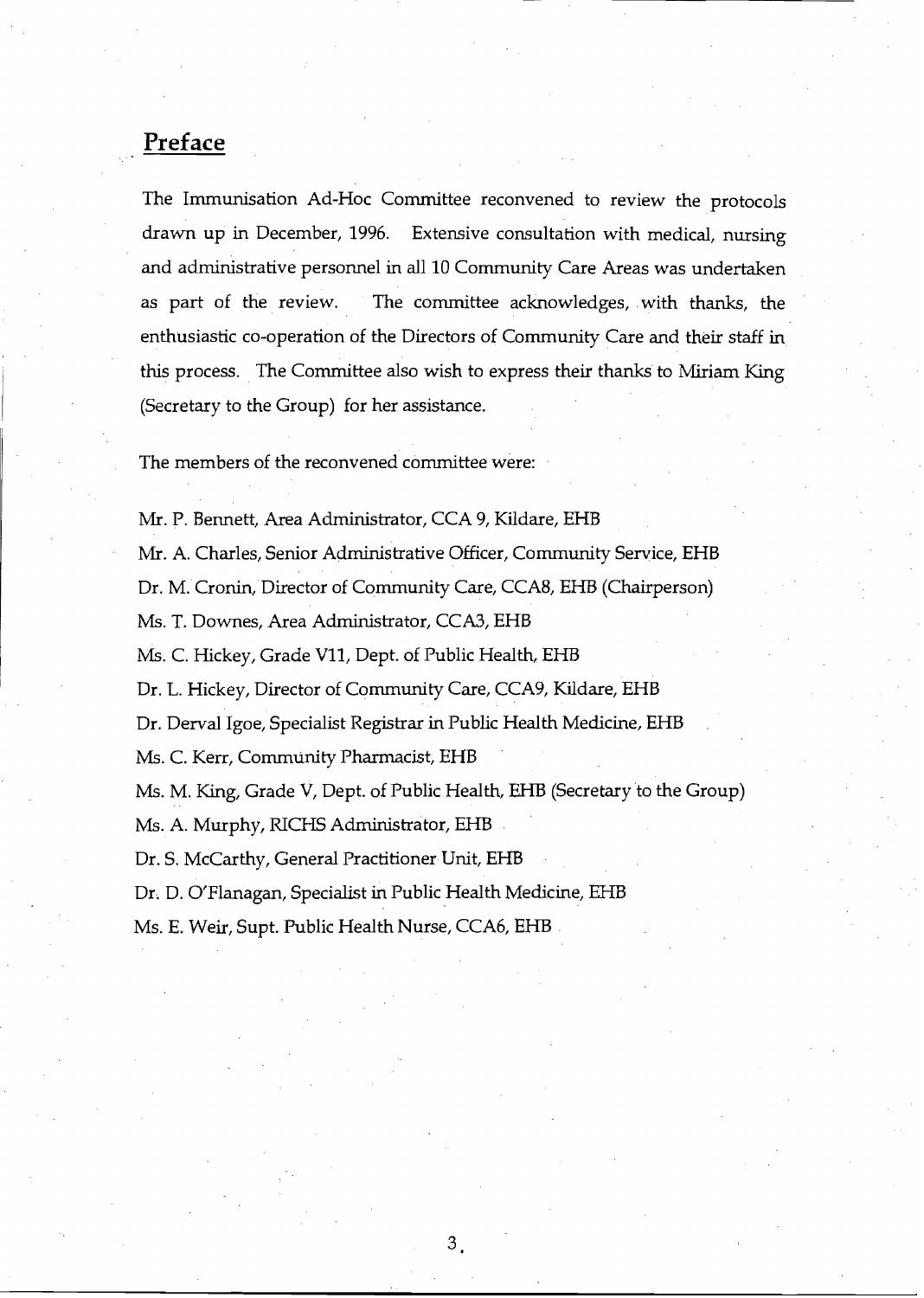# Chapter 1: General Recommendations

The following general recommendations with regard to immunisation were agreed by the Committee:

- 1. It is the right of every child to be'protected against infectious disease and no child should be denied immunisation without serious thought to the consequences, both for the individual and the community. Therefore the committee recommends that the practice of immunising captive . populations of children in school, in order to maximise uptake of DT and OPV at school entry and NIMR at school leaving should continue.
- 2. All vaccines administered by the Eastern Health Board should be recorded on RICHS computerised system and uptake of immunisation monitored. In the interim, each Community Care Area should audit uptake of all vaccines using a school roll based system.
- 3. The Eastern Health Board Pharmacy· Steering Group is overseeing the reorganisation of the pharmaceutical services in the board's area. The committee recommends that 2 options for the management of vaccines should be examined:

(a) The Pharmacy Steering Group should be asked to consider the feasibility and resource implications of arranging for proposed regional pharmacies to store vaccines for supply to general practitioners and Area Medical Officers in their catchment areas;

(b) Health Board pharmacists should have a supervisory role in monitoring the quality assurance of vaccine storage and distribution in Community Care headquarters.

- 4. The committee recommends that a computer based stock system be introduced.
- 5. The committee recommends that the Departments of Health and Education are appraised of the new arrangements/requirements regarding· school immunisation.
- 6. The committee recommends that all Eastern Health Board immunisation procedures should be audited annually.

7. The committee recommends that the guidelines for management of vaccines, for Medical Officers immunising children, and for Public health Nurses involved in immunisation, be reviewed regularly.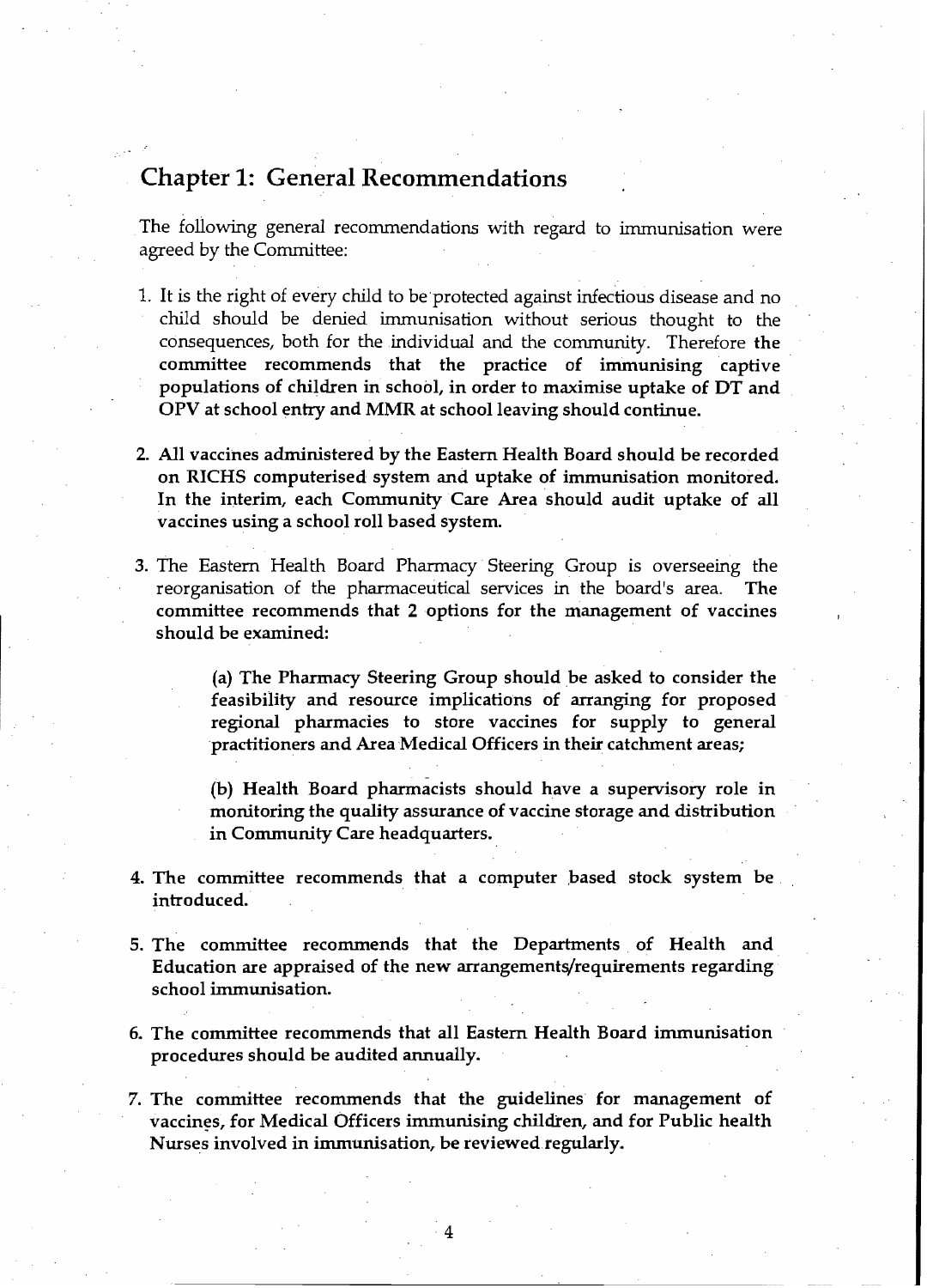8. The committee recommends that where a complete programme of primary immunisation has not been successfully completed within a reasonable . immunisation has not been successfully completed within a reasonable time, programmes should be developed to maximise uptake of immunisation in these children.

 $5<sup>+</sup>$ 

..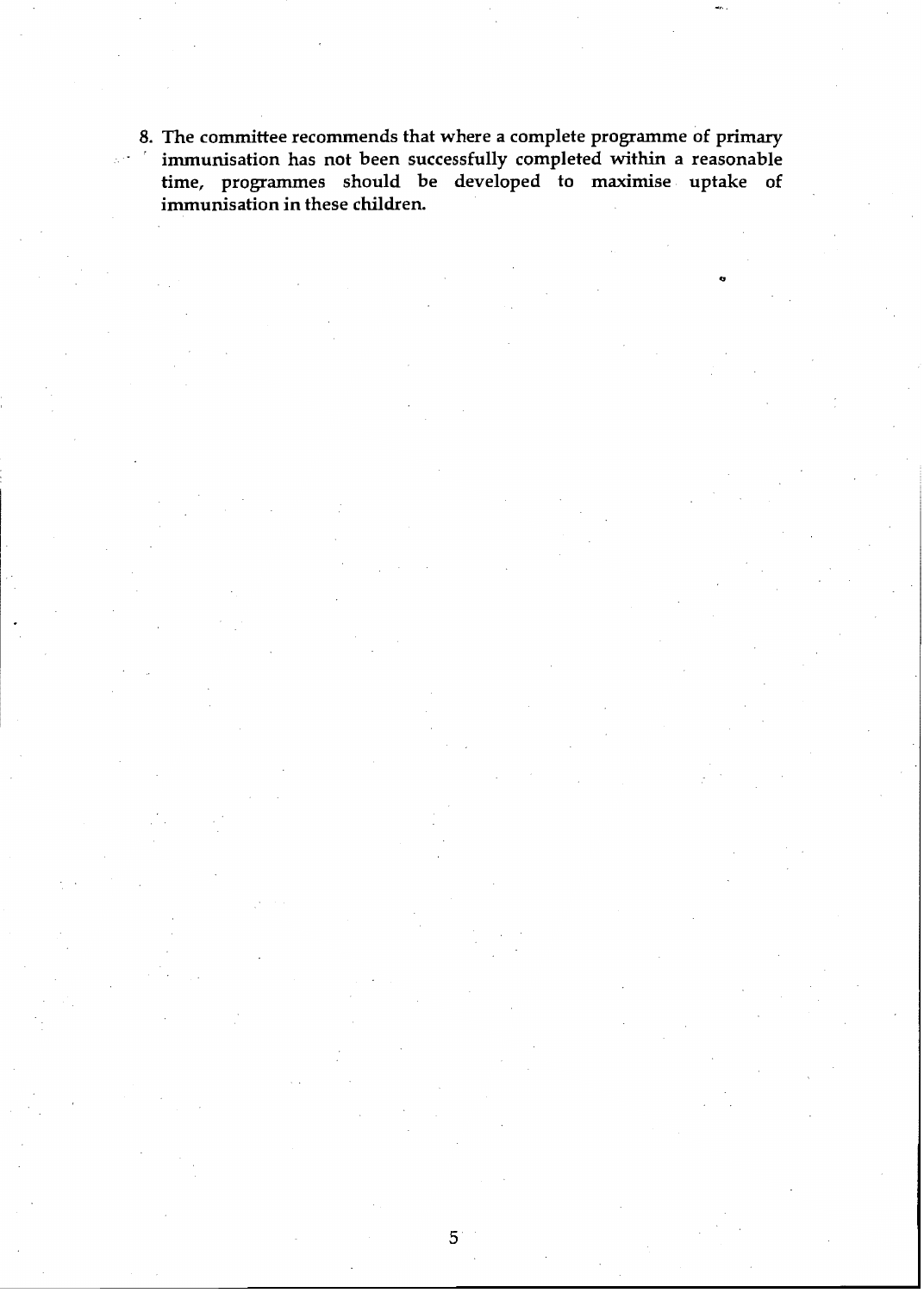# . **Chapter 2: Guidelines for the Proper Management,**  . **Storage, Stock Control, Distribution And Disposal Of Vaccines. .**

The General Manager is the person who has overall responsibility for vaccine matters in the area. An administrative person designated by the General Manager should have responsibility in regard to the day to day receipt, storage and issue of vaccines. This person should have a designated deputy to cover in times of absence. All significant difficulties should be brought to the attention of the General Manager. .

# **Receipt of Vaccines**

Care should be taken that, on receipt, the order is checked so that the vaccine received is the vaccine which was ordered. The person receiving the vaccines must make a physical count of the vaccine before signing the delivery docket. The number of doses and date received, the company, batch numbers, expiry dates and invoice/delivery docket number should be recorded on a stock control system (manual or computer). It is recommended that vaccines nearing their expiry date should be identified, e.g. by tagging with a red sticker.

## **Managing Vaccine Stocks**

Care should be taken to avoid over-ordering or stockpiling of vaccines. When vaccine stocks deplete to about 20% of the normal amount, supplies should be ordered from the approved drug company. A stock control system, preferably computerised, should be in place and rotation of stock should be monitored. Checks on stock levels and expiry dates of vaccines and removal of time expired vaccines, should be made weekly or fortnightly depending on local usage. Vaccines nearing their expiry date should be identified e.g. by tagging with a red sticker.

#### **Storage**

Vaccine refrigerators should be used for storage of vaccines. Manufacturer's recommendations on storage should be observed. Vaccines must not be kept at temperatures below  $0^{\circ}C$  as freezing can cause deterioration of the vaccine and breakage of the container.

Ideally, if space in the refrigerator permits, different vaccines should be stored on different shelves in the refrigerator. Vaccines should be stored in the· refrigerator proper, allowing air to circulate around the packages. They should not be stored on the shelves or storage compartments of the refrigerator door.

Food and drink must not be stored in refrigerators used for vaccines. Door opening should be kept to a minimum.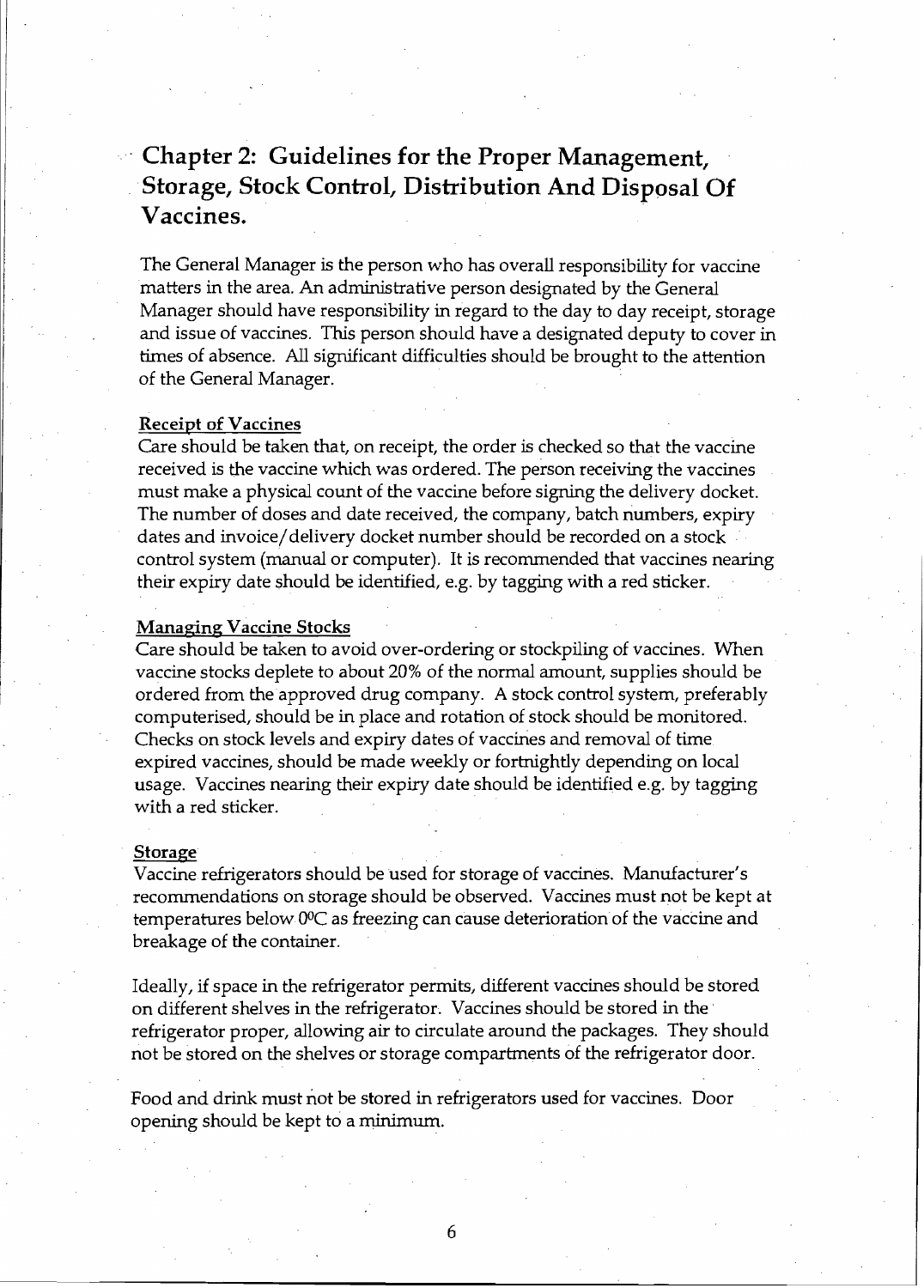Care should be taken to ensure that the electricity supply to the vaccine storage refrigerator cannot be accidentally interrupted this can be achieved by using a switchless socket or by placing cautionary notices on plugs and sockets.

A maximum/ minimum thermometer should be used in refrigerators where vaccines are stored, irrespective of whether the refrigerator incorporates a temperature indicator dial. The maximum and minimum temperatures reached should be monitored and recorded daily by the clerical officer responsible for vaccine matters. Temperature record logs are best kept close to the refrigerator for ease of reference. If temperatures are recorded outside the . permitted range, fhe Senior Area Medical Officer should be contacted for further advice.

All vaccine refrigerators should be kept locked and keys should be kept in a safe location.

### Maintaining the Cold Chain During Transport Of Vaccines

The cold chain must be maintained during transport of vaccines. Vaccines may be collected from community care refrigerators on the day of use in . clinics or schools.

# *Recommended procedure when vaccines are returned to vaccine fridge within 6 hours of removal:*

When vaccines are being transported by Health Board staff to schools or clinics, coolboxes with two freezer packs must be used. Frozen icepacks, which have been left at room temperature for 15 to 20 minutes, must be wrapped with foil bubble wrap in order to prevent vaccines adjacent to these packs from freezing. This procedure will keep vaccines at the required temperature of between  $+2$ °C and  $+8$ °C for 6 hours.

# *Recommended procedure when vaccines are returned to vaccine fridge within 12 hours of removal:*

. As above, except use portable vaccine carrier instead of coolbox.

# *Recommended procedure when vaccines are kept overnight by AMO for use at a Clinic or School on the following day:*

To keep vaccines overnight and maintain the integrity of the cold chain, two frozen ice packs which have been left at room temperature for 15 to 20 minutes should be wrapped in foil bubble wrap and placed in the cool box 20 minutes prior to the vaccine, together with a min/max. thermometer. After 20 minutes the AMO should check that the temperature has reached the required range of between plus  $2^{\circ}$  C and  $8^{\circ}$  C and place the vaccine in the cool box. The ice-packs should be replaced with pre-frozen ones approximately 6 hours later and the temperature should be checked again. The following morning, the temperature should be checked and the ice packs should be . replaced with the original ice-packs which have been frozen overnight in a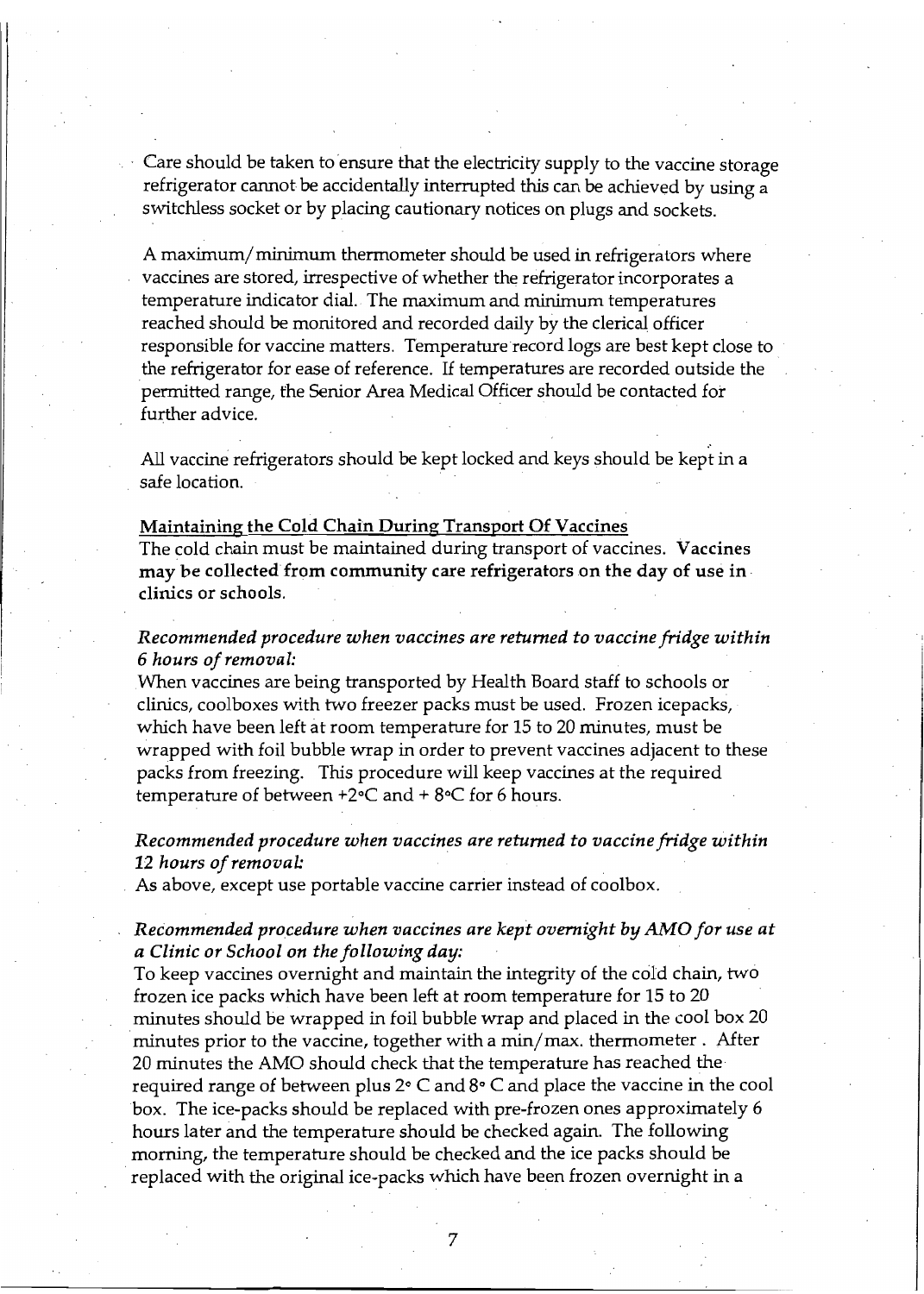domestic freezer. The vaccines should then transported to the school and the temperature checked in the usual way and at the beginning and at the end of the immunisation session. Vaccines may be kept out of the fridge in this way for up to 12 hours during the day until returned to the fridge in Area Headquarters.

### Disposal of Vaccines

Reconstituted vaccine must be used within the recommended period, varying from one to four hours, according to the manufacturer's instructions. Single dose containers are preferable; once opened, multidose vials must not be kept after the end of the session, and any vaccine left unused must be discarded into the sharps bin.

Unused vaccine, spent or partly spent vials should be disposed of safely by incineration. Contaminated waste and spillage should be dealt with by heat sterilisation, incineration or chemical disinfection as appropriate.

### Needles and Syringes

Needles and syringes must be securely stored and delivery and distribution recorded. Needles and syringes should be disposed of in sharps bins. Sharps bins must not be left unattended in schools. Sharps Bins should be collected regularly and be disposed of safely.

### Distribution of Vaccines

The committee recommends that vaccines should be stored and distributed . from Community Care Area Headquarters only. General practitioners should be informed that vaccines may be collected from the Community Care . Headquarters most convenient to them.

When a GP or person on his or her behalf arrives at Community Care Headquarters to collect vaccines, if he or she is not known to Community Care staff, his or her identity should be checked by a phone call to the GPs surgery. A Vaccine Request/Issue Form should be completed and signed by the GP and countersigned by the designated Eastern Health Board clerical staff member (Appendix A1). Where another person arrives to collect vaccine on the  $\text{GP's}$ behalf, two designated Eastern Health Board personnel should check and countersign the form in addition to the person collecting the vaccine. Expiry dates must be checked before distribution of vaccines to GPs and Area Medical Officers. Supplies of forms for use when collecting vaccines, should be made available to GPs in the area for stamping with the GP's stamp. Area Medical Officers must complete the Area Medical Officer Vaccine Request/Issue Form when collecting vaccines (Appendix A2).

Where spare freezer capacity is not available, a small freezer chest should be acquired in each Community Care Area to allow ice packs which are not frozen to be replaced with pre-frozen ones when vaccines are being collected.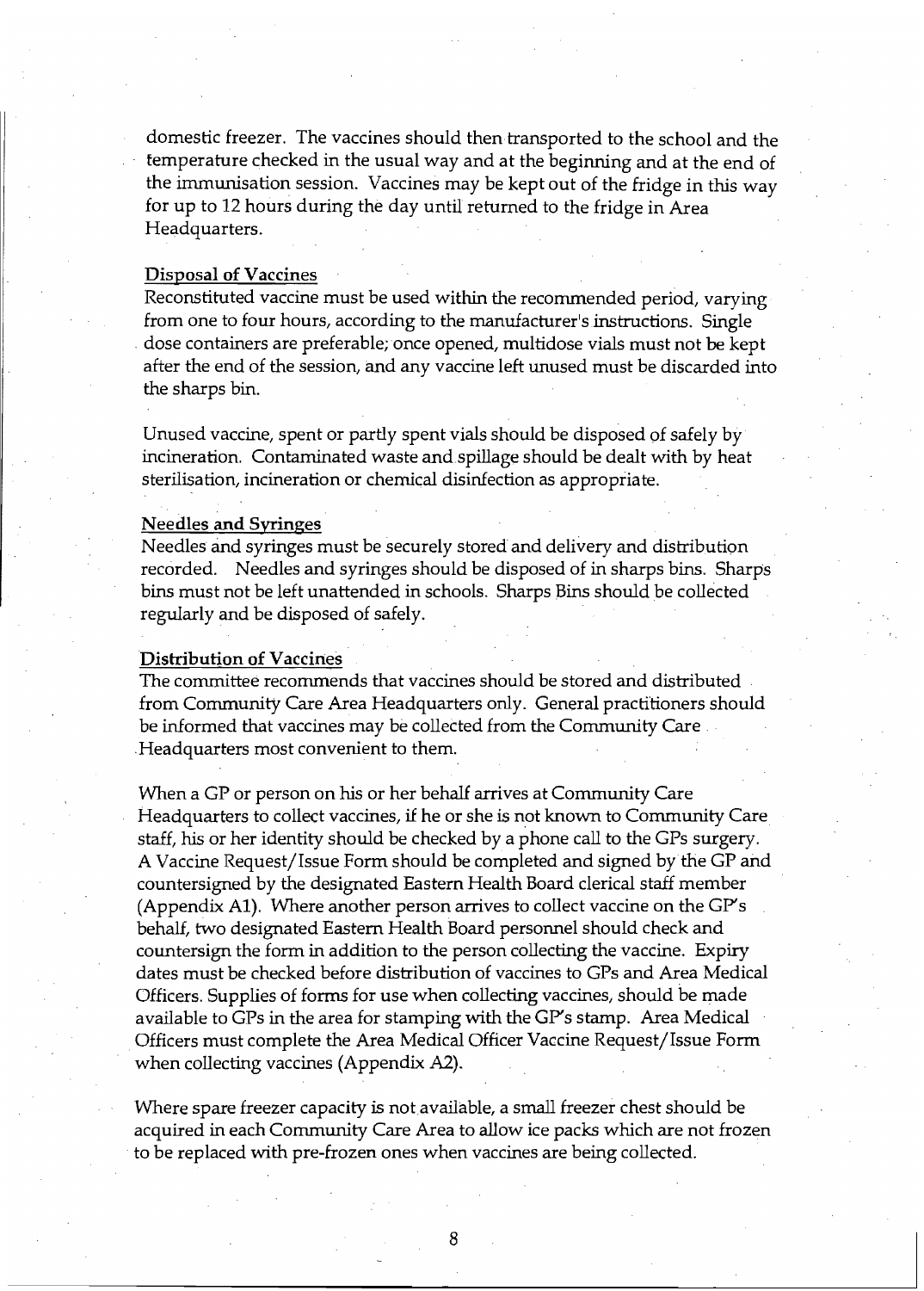Under no circumstances should non-health board personnel have access to ... vaccine stocks while in Community Care Area Headquarters.

# **Audit**

 $T$ he procedures being followed should be audited regularly to ensure that they comply with written guidelines.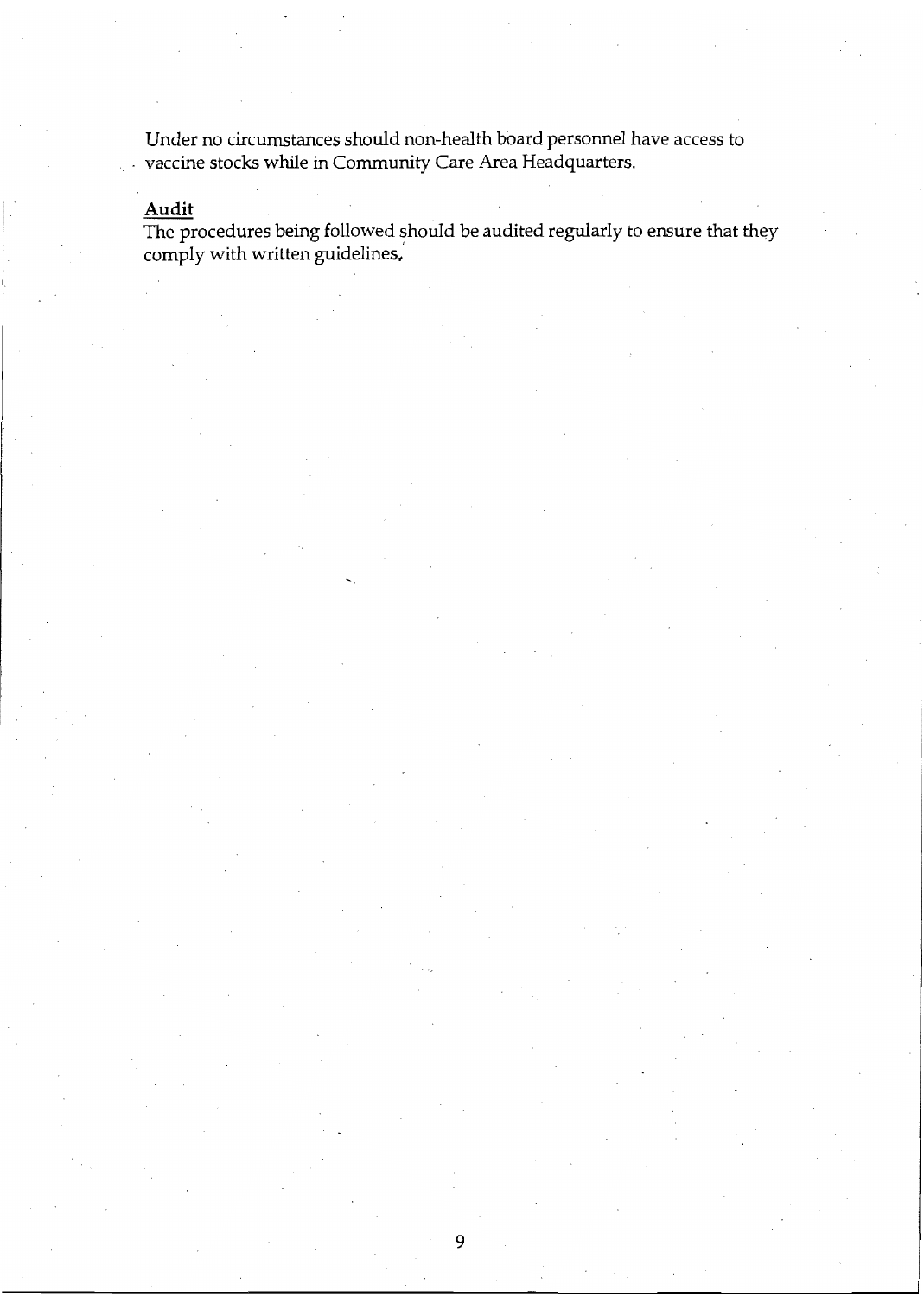# **Chapter 3: Mobile Clinic For Travellers**

The mobile clinic visits approximately 41 traveller sites in Areas 1 to 8 and in the Bray area. The main role of the clinic is in the area of health promotion and preventive health care. An opportunistic immunisation service is provided at the clinic as many travellers have not completed primary immunisation. This service is supervised and authorised by the Director of Public Health, who has delegated responsibility to 2 designated Public Health Nurses.

Culturally appropriate advisory leaflets are being developed to inform traveller parents/ guardians about immunisation.

The Public Health Nurse must have received training and be proficient in the recognition and treatment of anaphylaxis.

# **PROTOCOL FOR PUBLIC HEALTH NURSES IMMUNISING CHILDREN AT MOBILE CLINIC FOR TRAVELLERS**

- 1. Consent for immunisation must be established. A written consent for immunisation must be obtained, or mark witnessed where necessary. Information leaflets should be given to parents with the consent forms. The PHN must ensure that parents understand the information on the leaflets.. .
- 2. The Public Health Nurse must record the temperature of the cool box/vaccine carrier at the beginning of each immunisation session. Two Public Health Nurses must together verify the identity of the vaccine, it's expiry date and batch number, and record this information. Vaccines must· not be used after 'the expiry date on the label.
- 3. The Public health Nurse should ensure that appropriate equipment and drugs for treatment of anaphylaxis are immediately accessible, and that these drugs and equipment are not time expired.
- 4. The Public Health Nurse must estabIlsh the fitness and suitability of the child for immunisation. If a child's fitness and suitability cannot be established, immunisation should be deferred and medical advice should then be obtained. The consent form should be scrutinised and the name of . the child and the parent/ guardian checked with the form.
- 5. Freeze dried vaccines must be reconstituted by the Public Health Nurse with the diluent supplied and used within the recommended period after reconstitution. The diluent should be added slowly to prevent frothing. A sterile Iml syringe with a 21g needle should be used for reconstituting the vaccine, and a smaller gauge needle for injection, unless only one needle is supplied with a pre-filled syringe.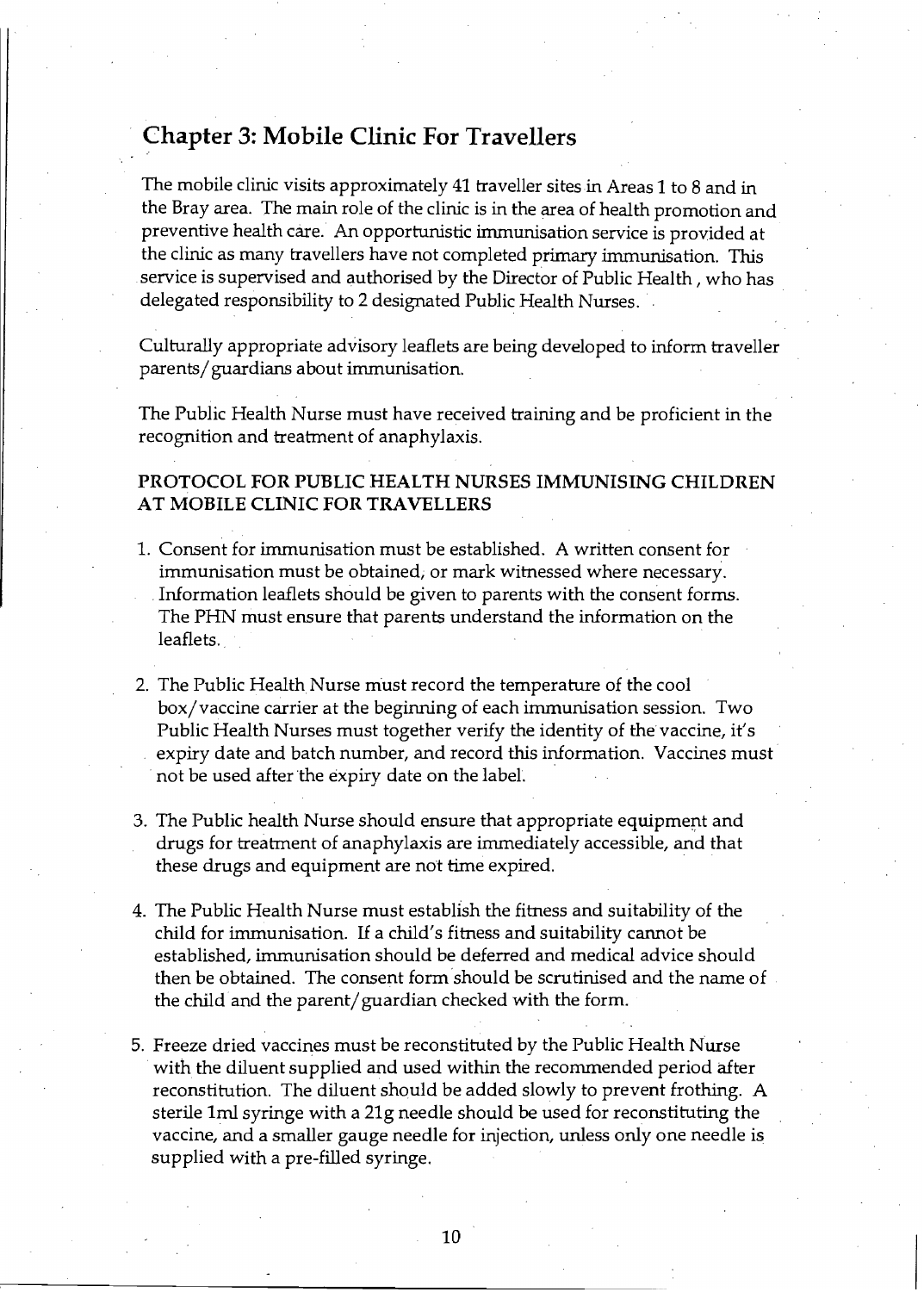- 6. The Public Health Nurse must ensure that reconstituted vaccine is used within the recommended period, varying from one to four hours, according to the manufacturer's instructions. Once opened, multi dose vials of vaccine must not be kept after the end of the session and any vaccine left unused must be discarded.
- 7. If the skin is to be cleaned, alcohol and other disinfecting agents must be allowed to evaporate before injection of vaccine since they can inactivate live vaccine preparations.
- 8. Vaccines should be given by intramuscular or deep subcutaneous injection. In infants, a 23G or 25G needle should be used. For adults, a 23G needle is recommended. A 26G needle should be used for intradermal immunisations(BCG) ....
- 9. The title of the vaccine and batch number must be recorded on the recipients record before each child is immunised, and the date of immunisation, vaccination site, route and signature of the immunising Public Health Nurse immediately after each child "is immunised, and not at the end of the session. When two vaccines are given simultaneously, the relevant sites of each vaccine should be recorded to allow any reactions to be related to the causative agent. Where BCG has been given within three months, an alternate limb should be used.
- lO.The Public Health Nurse must remain at the session for at least 30 minutes following vaccination of the last child.
- 11.The Public Health Nurse must ensure that the cold chain is maintained when the vaccine is in her possession.
- 12.The Public Health Nurse must use suitable containers for sharps disposal, and ensure that all needles and unused opened vaccine vials are disposed of safely. Sharps bins must not be left unattended, and every effort must be made to prevent unauthorised access to them.
- 13. The Public Health Nurses on the Mobile Clinic, in conjunction with all the CCAreas, should audit uptake among traveller children.
- 14.All suspected adverse reactions must be reported to the Director of Public Health, Dr Steeven's Hospital and the Irish Medicines Board.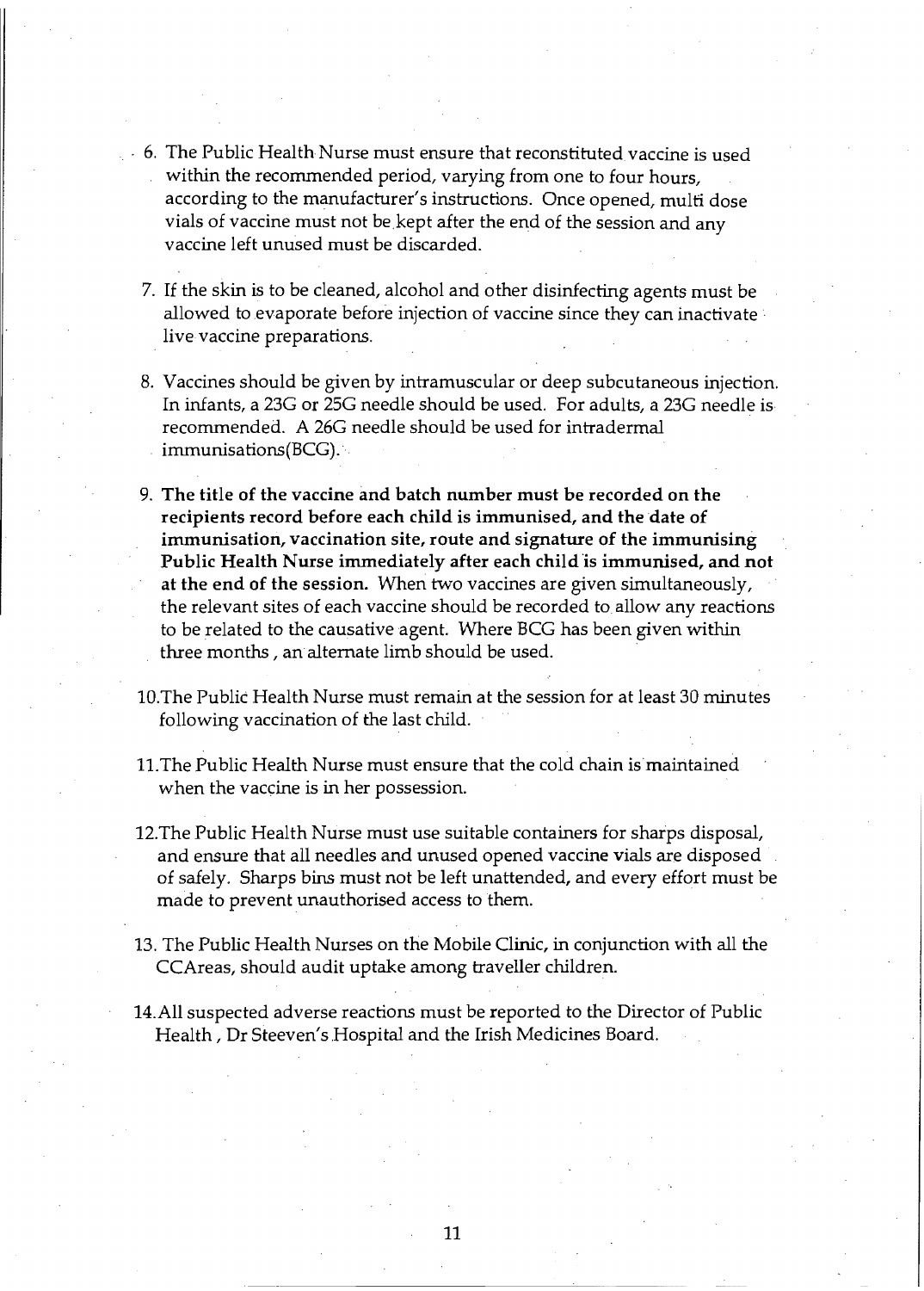# **Chapter 4: School Immunisations**

The Senior Area·Medical Officer has overall responsibility for the schools immunisation programme. The organisation of the programme of immunisation of children in primary schools is the responsibility of the clerical staff, medical officer, and the public health nurse. At the start of each school year, the school principal and board of management should be informed of the details of the immunisation programme, and the' requirements for its successful operation. Each school principal should be requested to obtain permission from parents on registration of children entering school to provide names and addresses for the purposes of school health and school immunisation programmes.

School principals should be informed of proposed dates for the immunisation programme. Health Board personnel are responsible for distributing consent forms and vaccine information leaflets to the parents through the school, and for ensuring that the date for immunisation is known to the principal and to parents. A letter may be sent directly from Community Care Headquarters telling parents/ guardians of the date and time of immunisation and that they . may telephone a doctor in Community Care at a specified time if they have concerns or worries in relation to their child's immunisation (see Appendix B). Alternatively, the date of the immunisation may be written on the consent form and distributed to the parents through the school.

Local arrangements should be made for the distribution of consent forms for immunisation through the schools. Vaccine information leaflets should accompany the consent forms.

Every effort should be made to ensure consent forms are completed and that there is follow up on non returned consent forms.  $\,$  A system should be in  $\,$ place to follow up on children whose parents have not consented or those who have not presented for vaccination in schooL·

Where a parent/ guardian has indicated on the consent form that a child has not completed primary vaccination or the parent/ guardian is not sure, every effort must be made to locate the child's records. The Senior AMO has discretion to arrange for the primary immunisation course to be completed by a general practitioner. Arrangements should be made to ensure that the child completes the primary immunisation course in another setting.

The number of children in each school in the target age group should be ascertained using the school roll and this information used as the denominator in assessing uptake of immunisation. The uptake figure includes children immunised in another setting.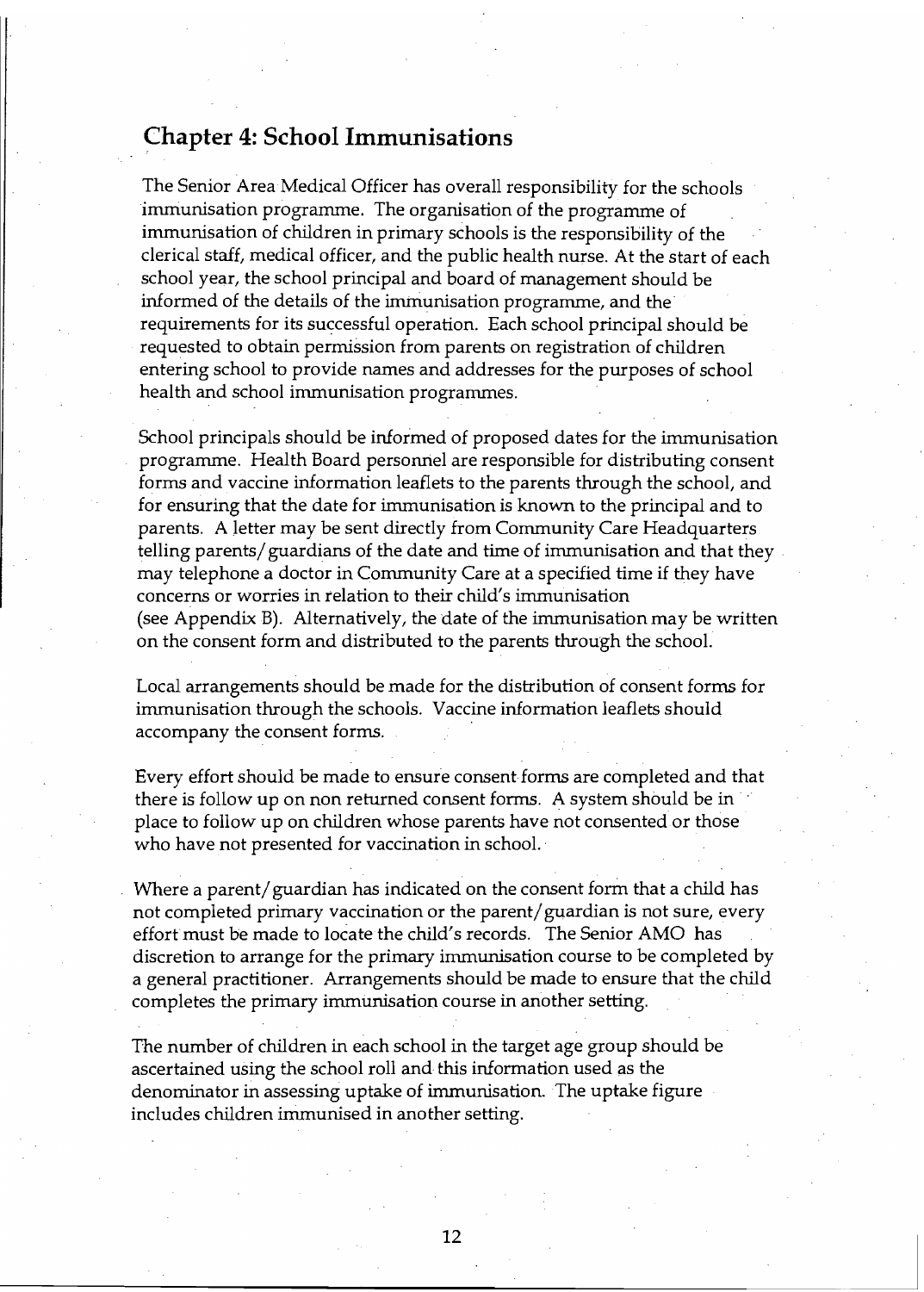Where easy access to a telephone is not provided, a mobile phone should be provided for use for Health Board personnel, while in the school.

The medical officer who immunises children should have received training and be proficient in the appropriate techniques of vaccination. The medical officer and Public Health Nurse must be specifically trained in the recognition and treatment of anaphylaxis (Appendix C).

All significant adverse reactions or other difficulties should be brought to the attention of the Senior Area Medical Officer who will decide on the appropriate action.

A checklist should be completed, see Appendix D1 & D2. The clerical person should ensure that the checklist is completed. The names, date of birth, from the class school roll, are entered on the left hand column. Pages should be numbered i.e. Page 1 of 4, or Page 1 of 5, whichever is appropriate. The total number of children on the class roll, and the total number of children vaccinated should be subtotalled on each page with a grand total on the last. page.

It is recommended that where adult OPV is required, this is done by a general practitioner and discretionary payment is arranged by the Senior AMO under the primary immunisation scheme.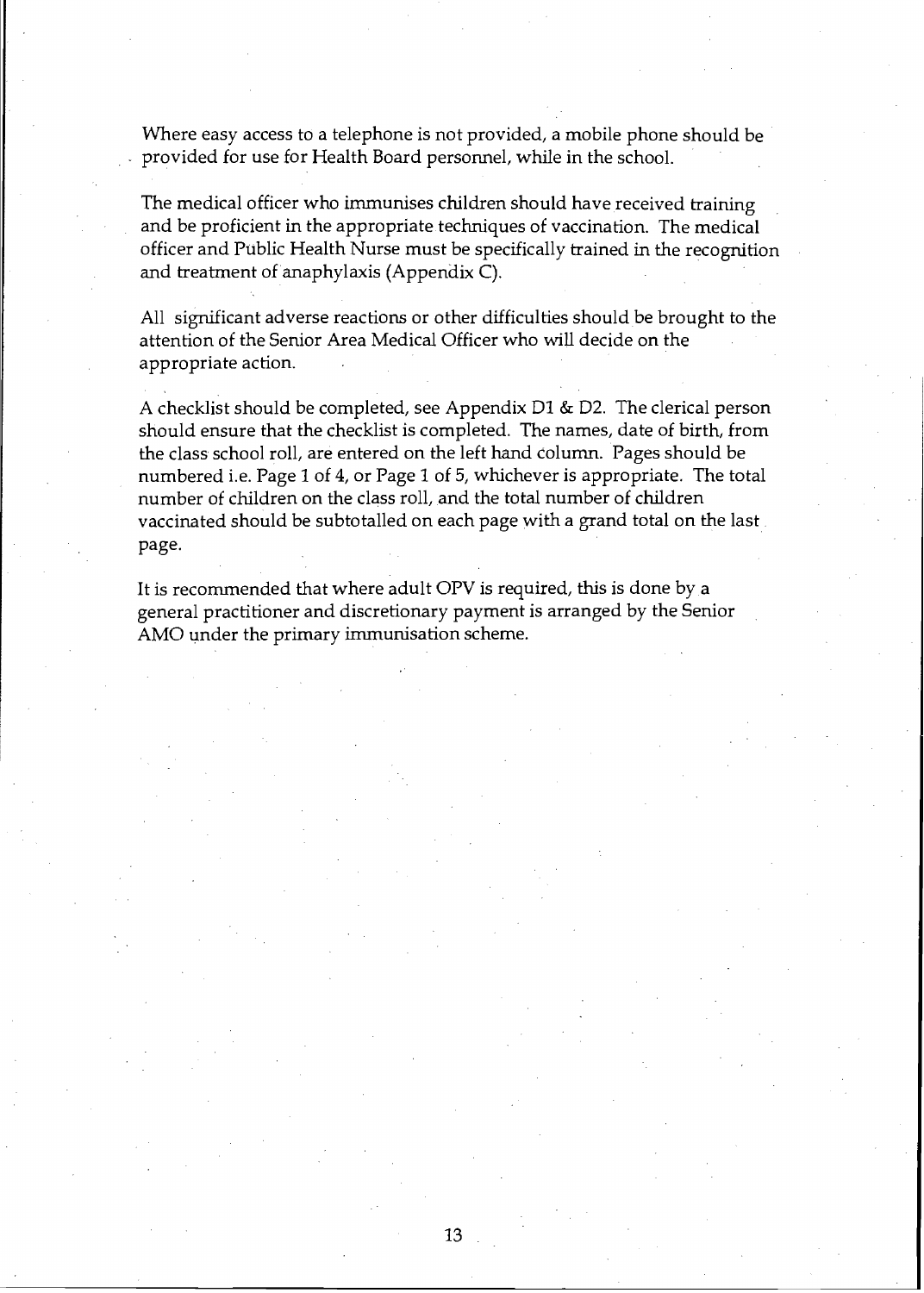# **Chapter 5: Guidelines For Medical Officers Immunising Children**

These guidelines should be read in conjunction with the general section on schools immunisation.

- 1. Consent for immunisation must be established. A written consent for immunisation must be obtained, or mark witnessed where necessary/and , parents/guardians offered the opportunity to discuss immunisation of their child with the doctor by telephone or in person if they have any serious concerns or worries, or be present when immunisation is being carried out.
- 2. The medical officer must record the temperature of the cool box at the beginning of each immunisation session. The medical officer and Public Health Nurse must together verify the identity of the vaccine, it's expiry date and batch number, and record this information on the school visit immunisation form (Appendix E). Vaccines must not be used after the expiry date on the labeL
- 3. The medical officer should ensure that appropriate equipment and drugs for treatment of anaphylaxis are immediately accessible, and that these drugs and equipment are not time expired.
- 4., The medical officer must establish the fitness and suitability of the child for immunisation. If a child's fitness and suitability cannot be established, immunisation should be deferred and the child followed up later. The consent form should be scrutinised and the name of the child and the parent/ guardian checked with the form. The medical officer should then ' complete the appropriate section of the checklist (see Appendix D1  $\&$  D2)
- 5. Freeze dried vaccines must be reconstituted by the medical officer with the diluent supplied and used within the recommended period after reconstitution. The diluent should be added slowly to prevent frothing. A sterile 1ml syringe with a 21g needle should be used for reconstituting the vaccine, and a smaller gauge needle for injection, unless only one needle is , supplied with a pre-filled syringe.
- 6. The medical officer must ensure that reconstituted vaccine is used within the recommended period, varying from one to four hours, according to the manufacturer's instructions. Once opened, multi dose vials of vaccine must not be kept after the end of the session and any vaccine left unused must be discarded.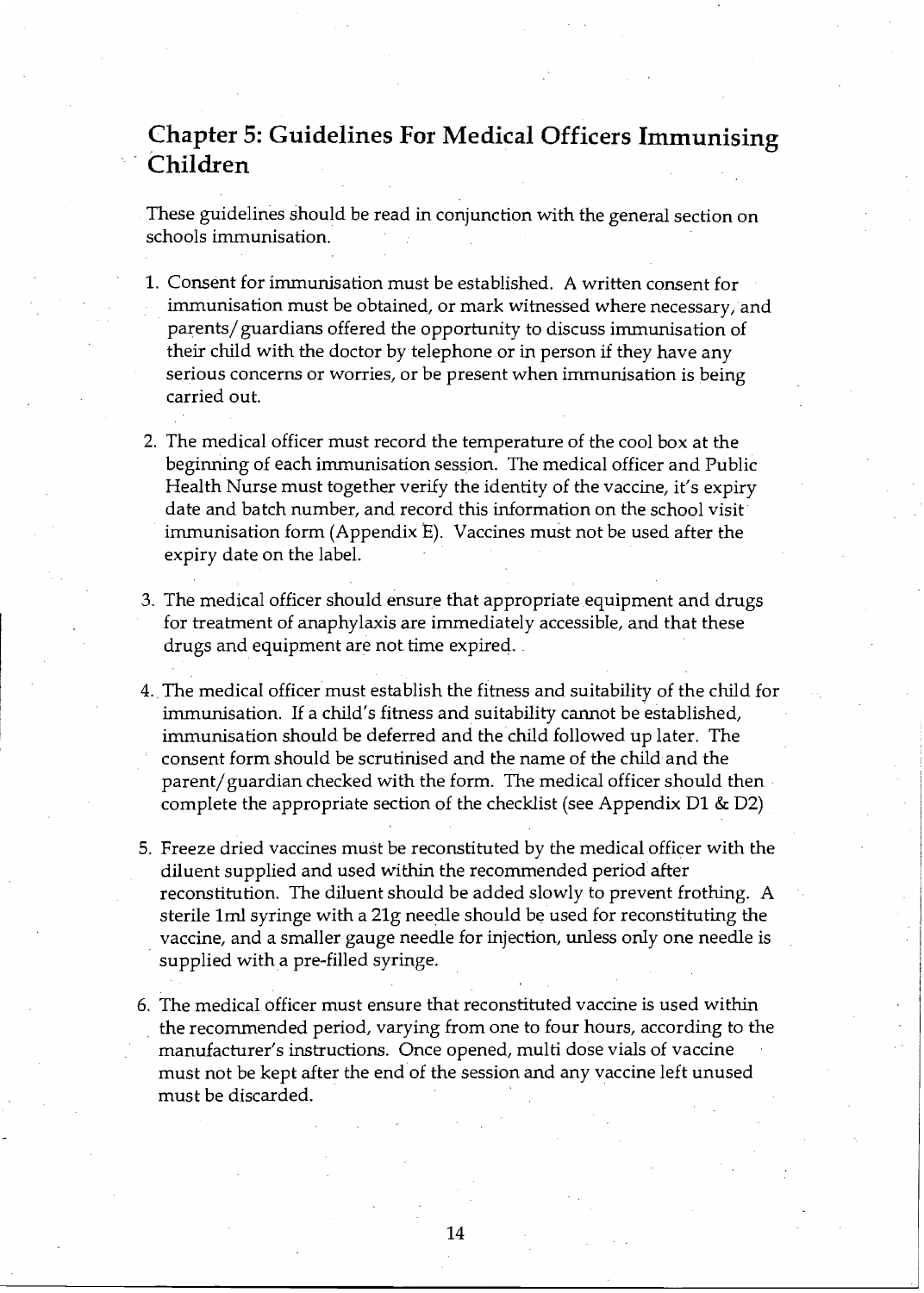- 7. If the skin is to be cleaned, alcohol and other disinfecting agents must be allowed to evaporate before injection of vaccine since they can inactivate live vaccine preparations.
- 8. With the exception of BCG, oral typhoid vaccine and DPV, all vaccines should be given by intramuscular or deep subcutaneous injection. In infants, a 23G or 25G needle should be used. For adults, a 23G needle is recommended. A 26G needle should be used for intradermal immunisations(BCG).
	- 9. The title of vaccine and batch number must be recorded on the recipients record before each child is immunised, and the date of immunisation, vaccination site, route and signature of the immunising doctor immediately after each child is immunised, and not at the end of the session. When two vaccines are given simultaneously, the relevant sites of each vaccine should be recorded to allow any reactions to be related to the causative agent. Where BCG has been given within three months, an alternate limb should be used.
- 10.The medical officer must remain at the session for at least 30 minutes following vaccination of the last child.
- 11. The medical officer must ensure that the cold chain is maintained when the vaccine is in his/her possession.
- 12. The medical officer must use suitable containers for sharps disposal, and ensure that all needles and unused opened vaccine vials are disposed of safely.
- 13.AlI suspected adverse reactions must be reported to the Irish Medicines Board, Block A, Earlsfort Terrace, Dublin 2, using the yellow card system. Reports should include the batch number of the vaccine. A copy of this should be sent to the Department of Public Health, Dr Steeven's hospitaL
- 14.The Area Medical Officer must have received training and be proficient in the recognition and treatment of anaphylaxis.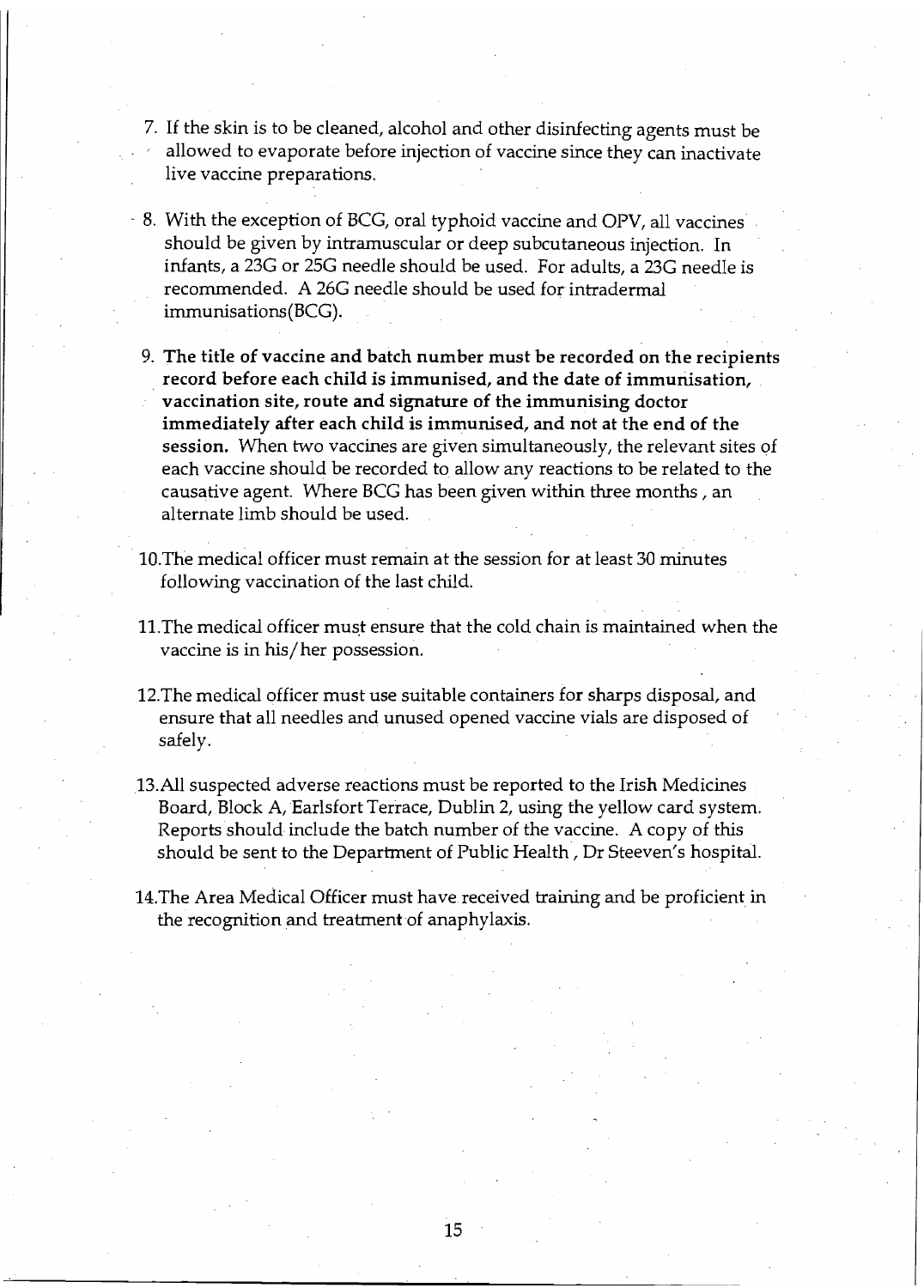# **Chapter 6: Guidelines For Nurses Involved In The**  -**Immunisation Programme**

These guidelines should be read in conjunction with the general section on schools immunisation.

The Public Health Nurse must have received training and be proficient in the recognition and treatment of anaphylaxis.

- 1. The organisation of the immunisation programme is the responsibility of the team involved: the medical officer, the Public Health Nurse and the clerical person.
- 2. At the start of every immunisation session the attending Public Health Nurse and medical officer must together verify and record on the School Visit Immunisation Form(Appendix E) the following information:
	- the identity of the vaccines;
	- the batch number and expiry date;
	- the temperature of the coolbox.

The Public Health Nurse may, with the agreement of the medical officer, administer oral polio vaccine(OPV).

- 3. The Public Health Nurse along with the medical officer must ensure that appropriate equipment and drugs for the treatment of anaphylaxis are immediately accessible.
- 4. Prior to each vaccine being administered, care must be taken by the Public Health Nurse and the medical officer to ensure that the consent matches with the recipient receiving the vaccine. The PHN ticks the appropriate columns on the checklist and presents the child to the AMO for vaccination.
- 5. The Public Health Nurse must not draw up vaccines.
- 6. The Public Health Nurse should remain with the AMO at the session for at least 30 minutes following vaccination of the last child.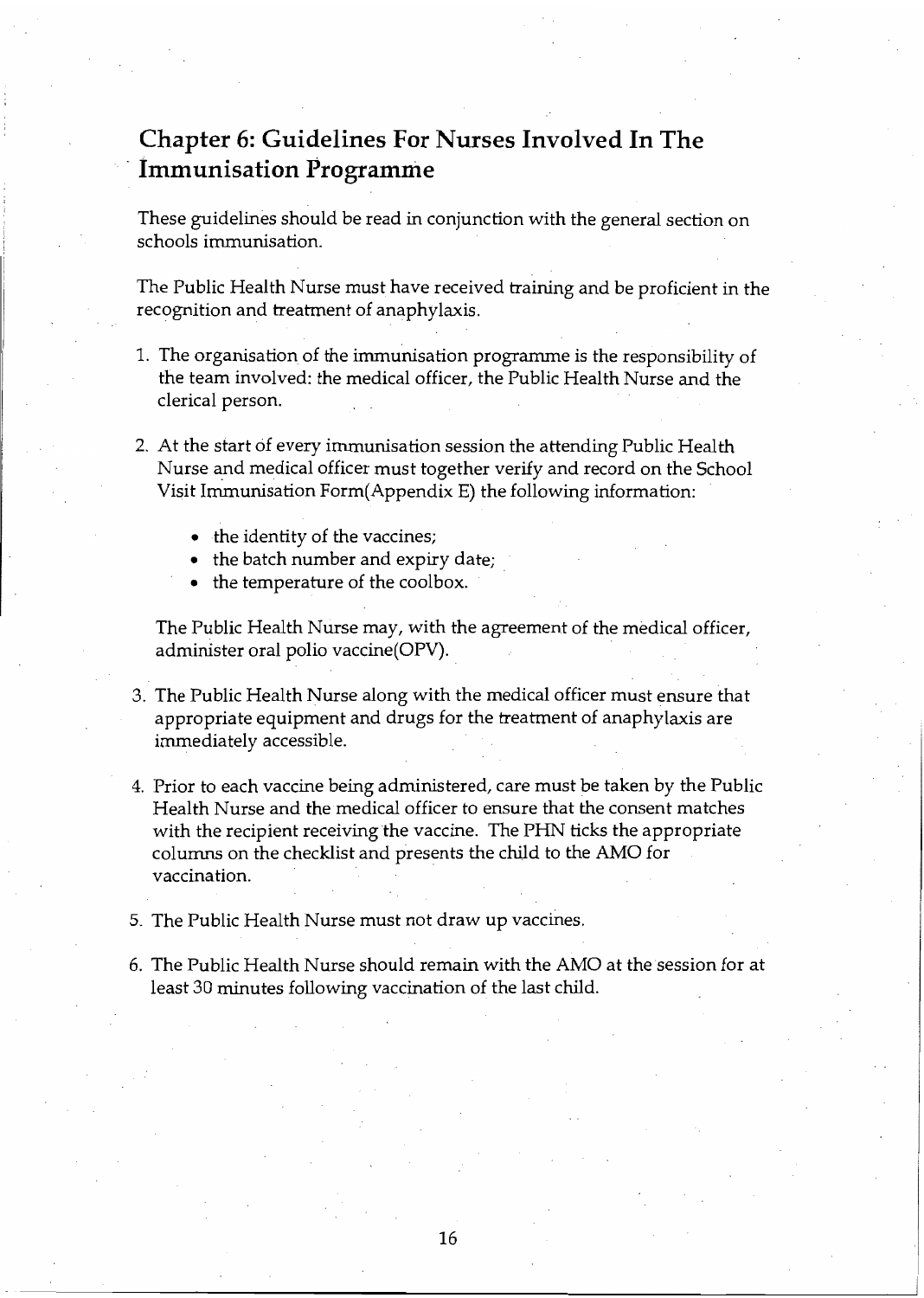# **Chapter 7: Guidelines for Clerical Staff involved in the**  · **Immunisation Programme**

# Clerical Officer

- Issue letters to Principals requesting information on the appropriate classes . including name, address, d.of b., phone numbers (home & work), teachers' name and room number.
- $\blacktriangleright$  Arrange dates with school in conjunction with the SAMO
- Write date and time of clinic on Consent Forms, if appropriate, and arrange delivery of forms to the school principals or secretaries for distribution to the children

If it is policy in any Community Care Area to post Consent Forms/Letters bf Invitation to parents' home address, arrange for the issue of such forms/letters stating date and time for parents to attend school clinic, if they so wish

• Arrange for return of consent forms 2-3 days before date of clinic

#### •. Hand to AMO:

a) all returned consent forms drawing attention to any anomalies

#### and

b) original school list

- e Amend original school list and give the final checklist of all children for immunisation to PHN
- $\blacktriangleright$  Check immunisation card and cross-reference with names on checklist as . immunised with PHN
- If used, give post-vaccination information sheets to parents as they leave

# Return to Office (Clerical Officer)

a) Compile list of vaccinated children for entry onto computer, if appropriate

- b) Compile list for mop-up clinic or follow-up in school, in conjunction with SAMO
- c) Arrange for mop-up clinic, if appropriate, with AMO/PHN and health centre
- d) Send letters to parents informing them of details of mop-up clinic, if appropriate
- e) When school completed, including mop-up clinic or follow-up, calculate. uptake rate and, if appropriate, enter onto computer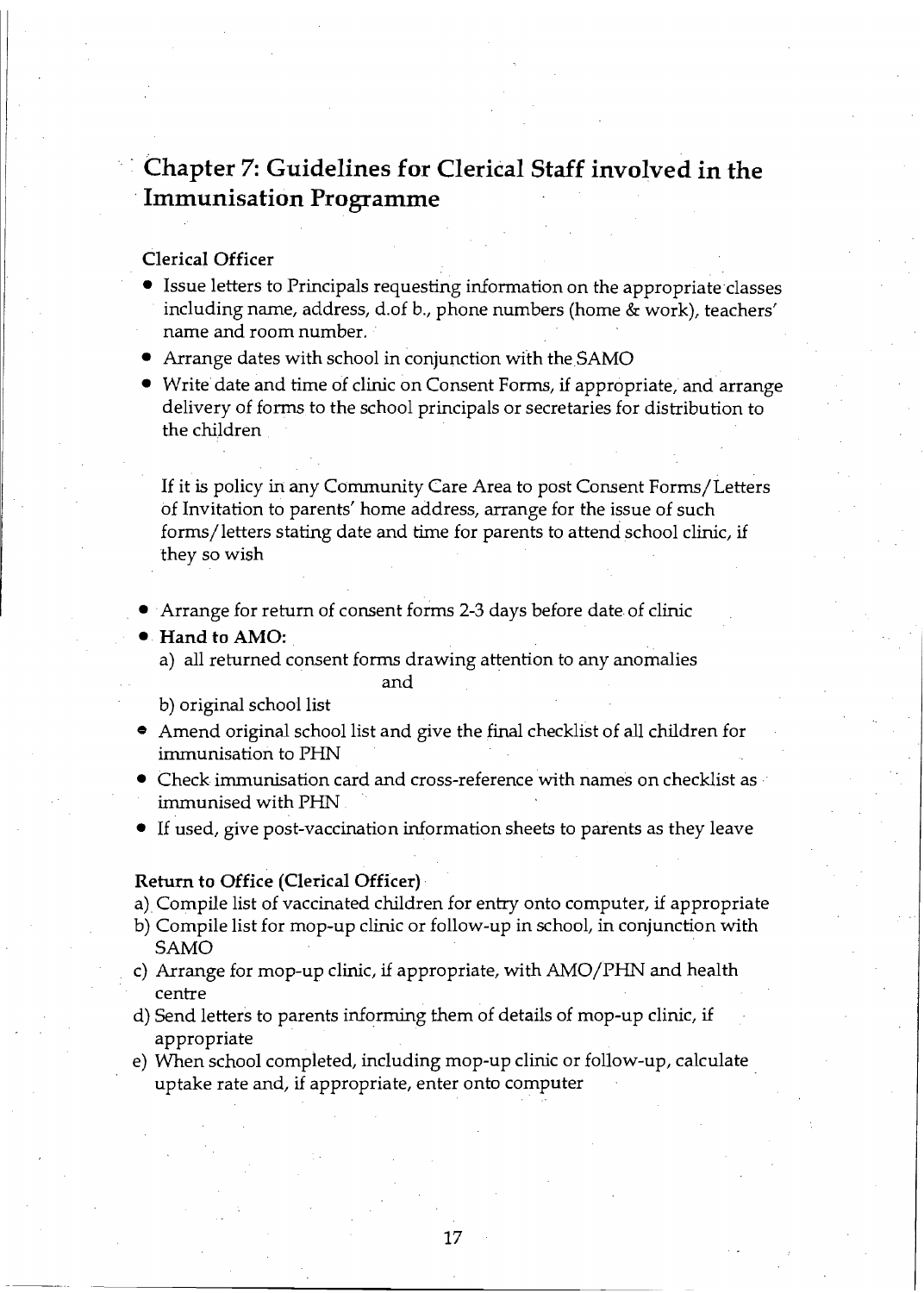# Appendix A1(Pink)

## GENERAL PRACTITIONERS VACCINE REQUEST/ISSUE FORM

|                        | Doctors Name & Address<br>(Block Letters)            |                               | GMS Stamp & GMS No.<br>(if applicable) |                     |                |  |  |  |
|------------------------|------------------------------------------------------|-------------------------------|----------------------------------------|---------------------|----------------|--|--|--|
|                        |                                                      |                               |                                        | Immunisation No.    |                |  |  |  |
|                        |                                                      |                               |                                        | FOR OFFICE USE ONLY |                |  |  |  |
| Vaccine                | No. of Doses<br>Requested                            | No. of Doses<br><b>Issued</b> |                                        | Batch No.           | Expiry<br>Date |  |  |  |
| DTP(a)                 |                                                      |                               |                                        |                     |                |  |  |  |
| Single Dose            |                                                      |                               |                                        |                     |                |  |  |  |
| DT                     |                                                      |                               |                                        |                     |                |  |  |  |
| Single Dose            |                                                      |                               |                                        |                     |                |  |  |  |
| DT                     |                                                      |                               |                                        |                     |                |  |  |  |
| 10 Doses               |                                                      |                               |                                        |                     |                |  |  |  |
| Polio                  |                                                      |                               |                                        |                     |                |  |  |  |
| Single Dose            |                                                      |                               |                                        |                     |                |  |  |  |
| Polio                  |                                                      |                               |                                        |                     |                |  |  |  |
| 10 Doses               |                                                      |                               |                                        |                     |                |  |  |  |
| <b>MMR</b>             |                                                      |                               |                                        |                     |                |  |  |  |
| Single Dose            |                                                      |                               |                                        |                     |                |  |  |  |
| <b>HIB</b>             |                                                      |                               |                                        |                     |                |  |  |  |
| <b>Single Dose</b>     |                                                      |                               |                                        |                     |                |  |  |  |
| Other Vaccines         |                                                      |                               |                                        |                     |                |  |  |  |
| (specify)              |                                                      |                               |                                        |                     |                |  |  |  |
| Syringes               |                                                      |                               |                                        |                     |                |  |  |  |
| (specify)              |                                                      |                               |                                        |                     |                |  |  |  |
|                        |                                                      |                               |                                        | Date: _____________ |                |  |  |  |
|                        | I verify that I have received the items issued above |                               |                                        |                     |                |  |  |  |
| Received by: _________ |                                                      |                               | Date:                                  |                     |                |  |  |  |
| (Signature)            |                                                      |                               |                                        |                     |                |  |  |  |
|                        |                                                      |                               |                                        |                     |                |  |  |  |
|                        |                                                      |                               | Date: $\_\_$                           |                     |                |  |  |  |
|                        |                                                      |                               |                                        |                     |                |  |  |  |
|                        |                                                      |                               |                                        |                     |                |  |  |  |
|                        |                                                      |                               |                                        |                     |                |  |  |  |
|                        |                                                      |                               |                                        |                     |                |  |  |  |
| Date Recorded on Stock |                                                      | Signature of                  |                                        |                     |                |  |  |  |
| Control System         |                                                      | Authorised Officer_           |                                        |                     |                |  |  |  |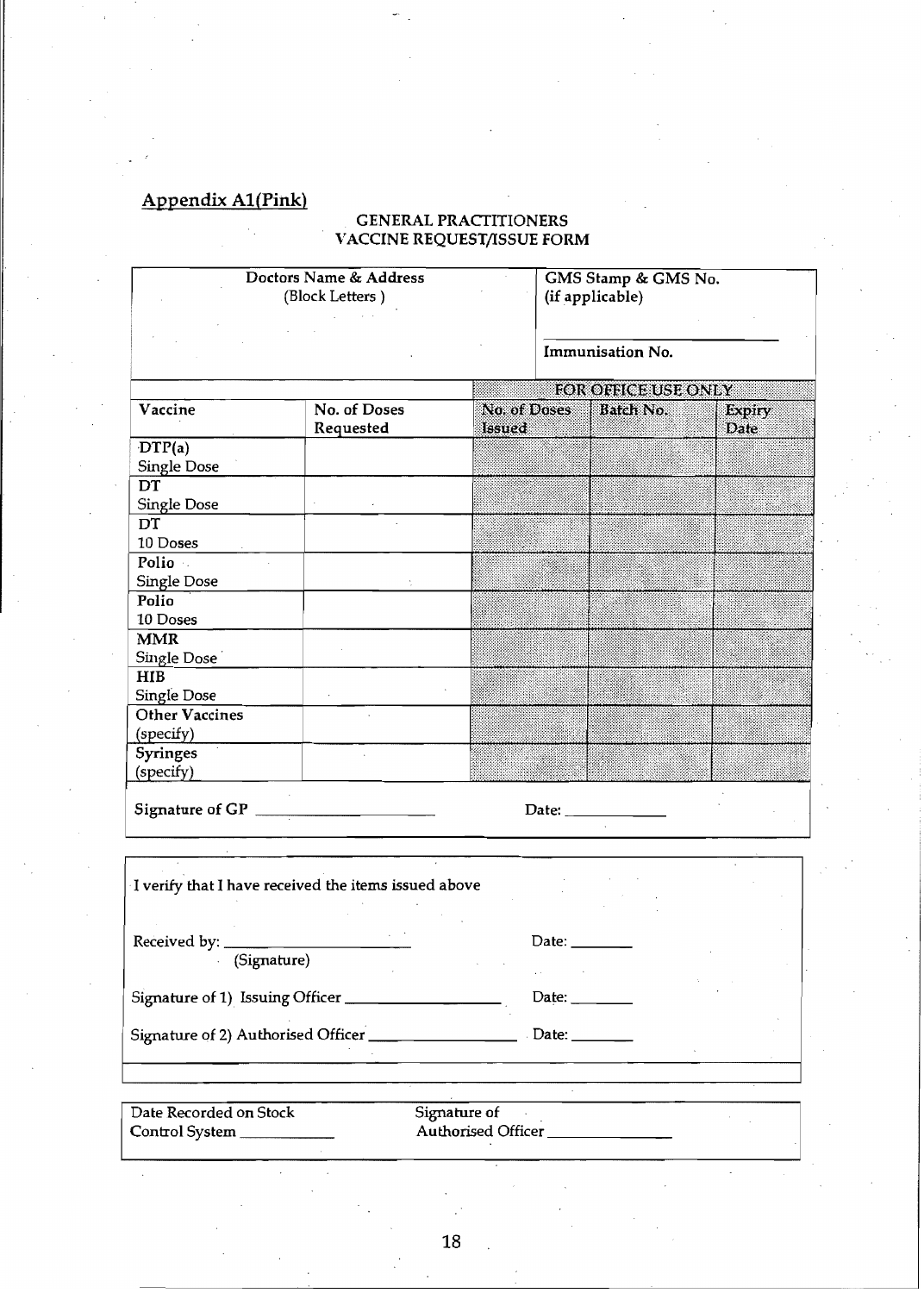# Appendix A2(Green)

## AREA MEDICAL OFFlCERSJMOBILE CLINIC FOR TRAVELLERS V ACCINE FORM

|                                                         |                        | Doctors Name & Community Care Address |                      |              |                                       |                 |                               |                                |
|---------------------------------------------------------|------------------------|---------------------------------------|----------------------|--------------|---------------------------------------|-----------------|-------------------------------|--------------------------------|
|                                                         |                        |                                       |                      |              |                                       |                 |                               |                                |
| Vaccine                                                 | No. of<br><b>Doses</b> | No. of<br>Doses                       | <b>Brand</b><br>Name | Batch<br>No. | FOR OFFICE USE ONLY<br>Expiry<br>Date | No. of<br>Doses | No. of<br>Doses               | <b>Batch</b><br>N <sub>O</sub> |
| DTP(a)                                                  | Requested              | <b>Issued</b>                         |                      |              |                                       | Used            | Returned                      |                                |
| Single Dose                                             |                        |                                       |                      |              |                                       |                 |                               |                                |
| DT                                                      |                        |                                       |                      |              |                                       |                 |                               |                                |
| <b>Single Dose</b>                                      |                        |                                       |                      |              |                                       |                 |                               |                                |
| DT                                                      |                        |                                       |                      |              |                                       |                 |                               |                                |
| 10 Doses                                                |                        |                                       |                      |              |                                       |                 |                               |                                |
| Polio                                                   |                        |                                       |                      |              |                                       |                 |                               |                                |
| <b>Single Dose</b>                                      |                        |                                       |                      |              |                                       |                 |                               |                                |
| <b>MMR</b>                                              |                        |                                       |                      |              |                                       |                 |                               |                                |
| Single Dose                                             |                        |                                       |                      |              |                                       |                 |                               |                                |
| HIB                                                     |                        |                                       |                      |              |                                       |                 |                               |                                |
| <b>Single Dose</b>                                      |                        |                                       |                      |              |                                       |                 |                               |                                |
| Other                                                   |                        |                                       |                      |              |                                       |                 |                               |                                |
| Vaccines                                                |                        |                                       |                      |              |                                       |                 |                               |                                |
| (specify)                                               |                        |                                       |                      |              |                                       |                 |                               |                                |
| Syringes<br>(specify)                                   |                        |                                       |                      |              |                                       |                 |                               |                                |
| Signature of AMO/PHN _                                  |                        |                                       |                      |              |                                       |                 |                               |                                |
|                                                         |                        |                                       |                      |              |                                       |                 |                               |                                |
| MIN/MAX.<br><b>TEMPERATURE</b>                          |                        |                                       | Start of Session     |              |                                       |                 | <b>Return to Refrigerator</b> |                                |
|                                                         |                        | Min                                   | Max.                 |              | Min                                   |                 | Max.                          |                                |
|                                                         |                        |                                       |                      |              |                                       |                 |                               |                                |
| I verify that I have received the items requested above |                        |                                       |                      |              |                                       |                 |                               |                                |
| Received by: __                                         |                        |                                       |                      |              | Date: $\overline{\phantom{a}}$        |                 |                               |                                |
|                                                         | (Signature)            |                                       |                      |              |                                       |                 |                               |                                |
| Signature of 1) Issuing Officer                         |                        |                                       |                      |              | Date:                                 |                 |                               |                                |
| Signature of 2) Authorised Officer                      |                        |                                       |                      |              | Date: $\_$                            |                 |                               |                                |
| Date Recorded on Stock.                                 |                        |                                       | Signature of         |              |                                       |                 |                               |                                |
|                                                         |                        |                                       |                      |              | Authorised Officer _______________    |                 |                               |                                |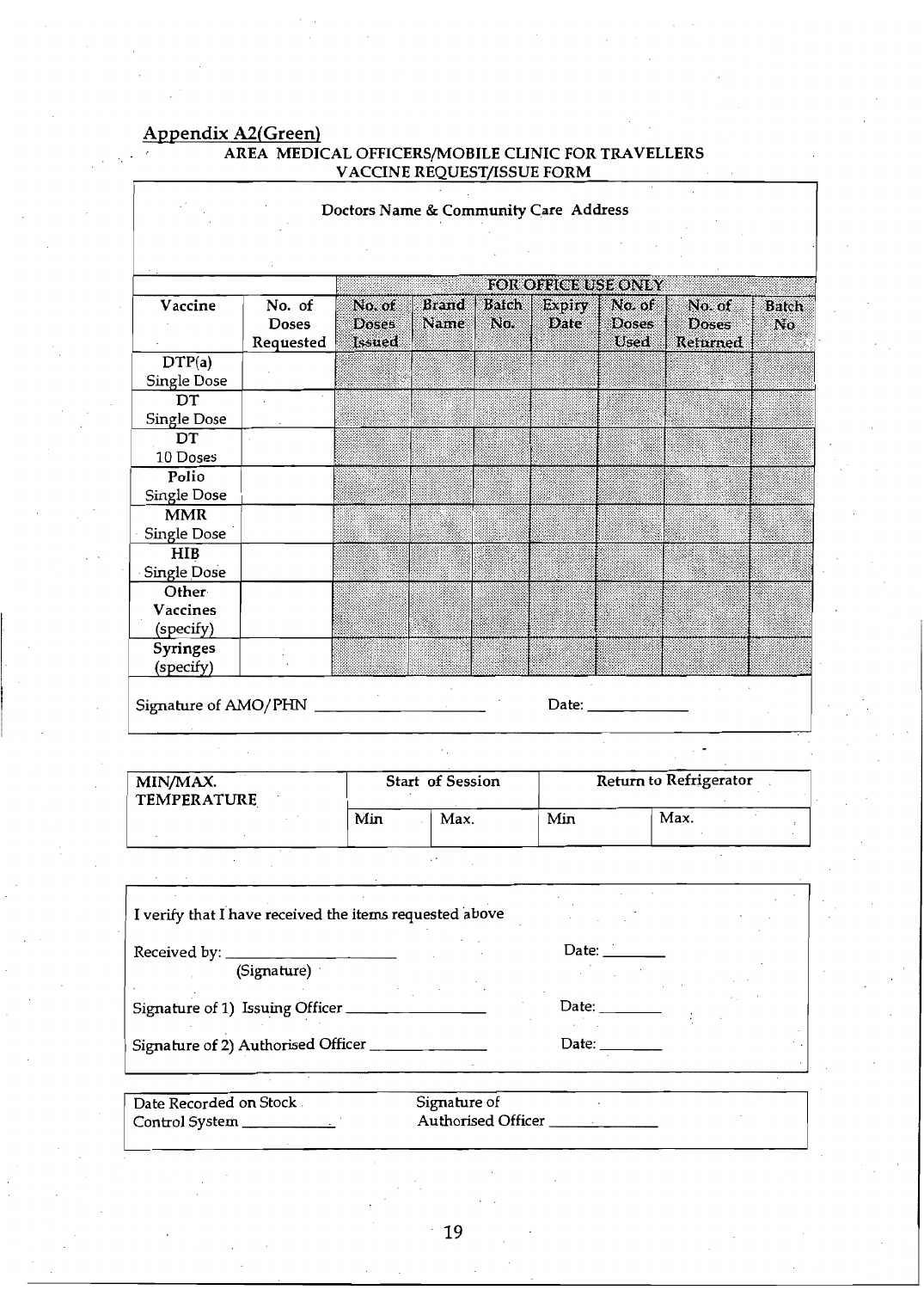**APPENDIXB** 



**[H]** Eastern Health Board

*[Community Care address] [Telephone Number]* 

To parent/guardian of : Name

Date of Birth \_

Dear Parent/ Guardian,

The Booster Immunisation programme against diphtheria, tetanus and polio will be carried out at school between 9.30am and 12.00 noon on \_\_\_\_\_ \_

If you have any concerns or queries, you may telephone an Area Medical Officer at the above number between hrs and health has each hrs each weekday. If you wish to be present at the session, please attend at the school at hrs.

Yours sincerely,

Senior Area Medical Officer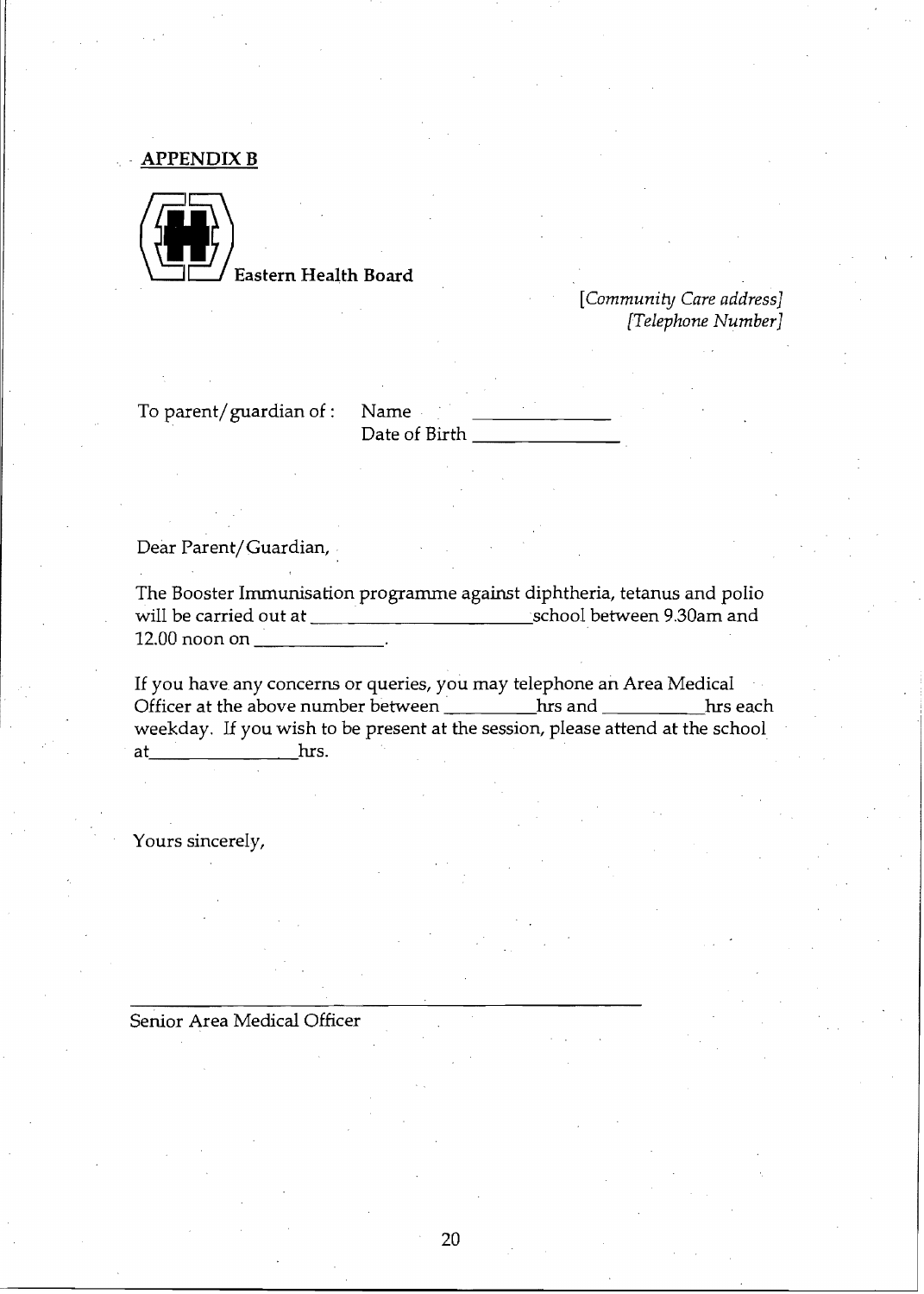# APPENDIXC

## ANAPHYLAXIS

Recipients of any vaccine should be observed for an immediate adverse reaction. The Medical Officer and the PHN should stay on the premises for 30 minutes after the last child has been immunised. Parents should be advised to seek medical advice should unexpected symptoms develop after immunisation. All cases of anaphylaxis should be reported to the Irish Medicines Board using the Yellow Card scheme.

#### Clinical characteristics of anaphylaxis

Anaphylaxis is typically rapid and unpredictable with variable severity and clinical features. The most serious features include cardiovascular collapse, bronchospasm, angioedema, pulmonary oedema, loss· of consciousness and urticaria. Asthmatic patients often develop bronchospasm during anaphylaxis. Anaphylaxis generally responds promptly to parenteral adrenaline.

Anaphylactic reactions to vaccines are probably very rare, but they cannot be predicted and have the potential to be fatal. Most anaphylactic reactions occur in individuals who have no known risk factors, making it difficult to advise on special precautions. It is uncertain whether a history of hypersensitivity significantly increases the risk of anaphylaxis.

# Management of anaphylaxis

### *Differential diagnosis*

Medical and nursing staff can have difficulty distinguishing between anaphylactic reactions, convulsions and fainting. It is important that health professionals It is important that health professionals involved in immunisation are able to distinguish these conditions. Most convulsions . reported after measles and rubella vaccine occurred within one hour of immunisation and had features suggesting syncope rather than epileptic fits. Syncope occurs commonly after any injection such as an immunisation in adults and adolescents. Very young children rarely faint and sudden loss of consciousness at . this age should be presumed to be anaphylaxis if a central pulse (such as the carotid) cannot be felt. A central pulse is maintained during a faint or convulsion.

Anaphylaxis can occur without warning. Therefore, adrenaline and an appropriate sized oral airway must always be immediately available whenever immunisation is given. All health professionals responsible for immunisation must be familiar with teclmiques for resuscitation of a patient with anaphylaxis to prevent disability and loss of life.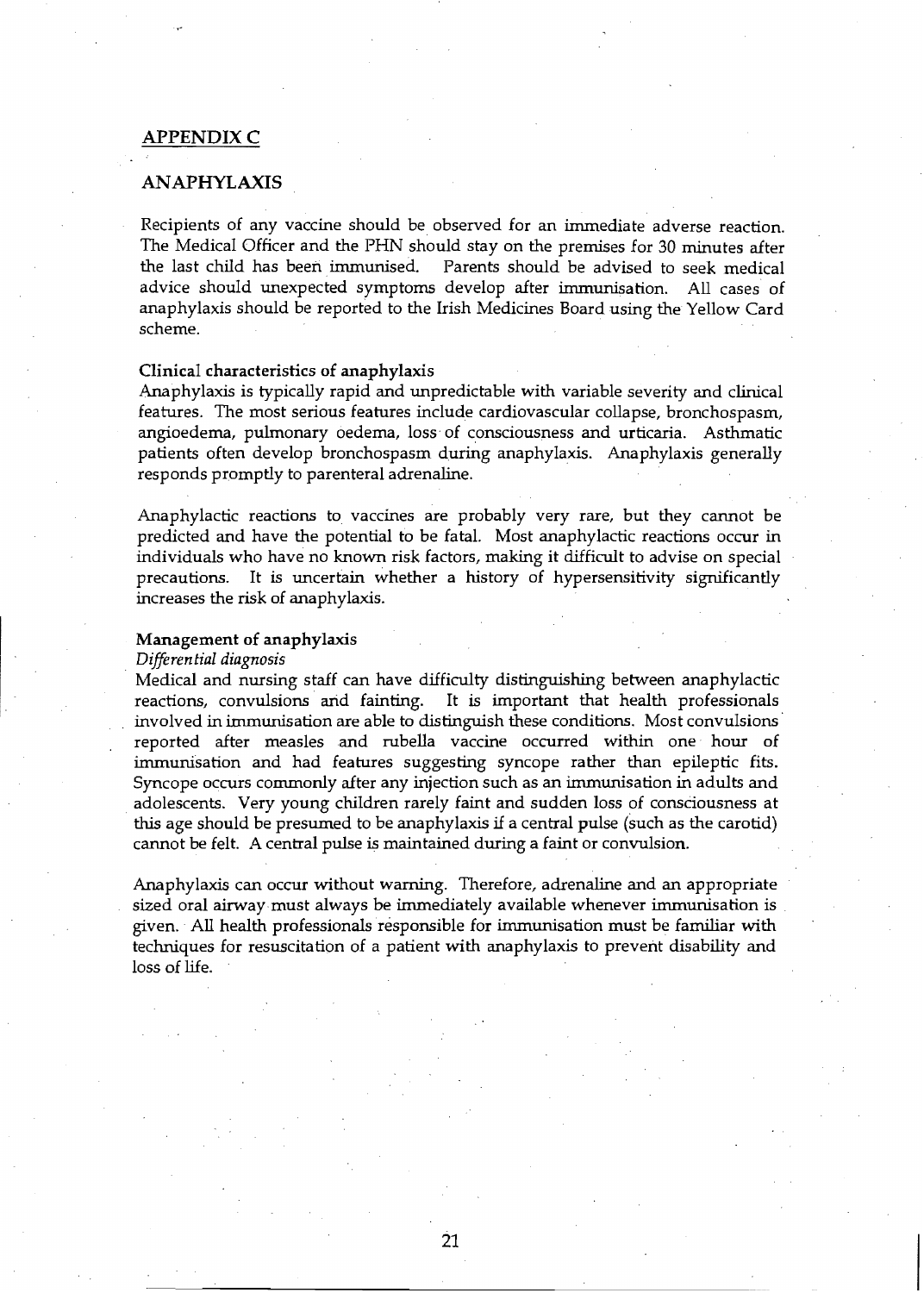# **IDENTIFICATION OF ANAPHYLAXIS, SYNCOPE AND PANIC ATTACKS**

, ,

# VACCINE GIVEN

## *, symptoms develop*

# $\begin{array}{c} \begin{array}{c} \end{array} 0 - 72 \; \text{hours} \end{array}$

 $0-1$  hour

 $\vert$ 

#### symptoms suggestive of *anaphylaxis*

|                              | general signs: pallor, limpness, apnoea                                                    |  |
|------------------------------|--------------------------------------------------------------------------------------------|--|
|                              | cardiovascular: profound hypotension in association with tachycardia;<br>sinus tachycardia |  |
| Upper airway                 | angioedema - swelling of lips, face, neck, tongue                                          |  |
| obstruction:                 | difficulty in breathing, speaking, swallowing;<br>hoarseness, stridor                      |  |
| Lower airway<br>obstruction: | subjective feelings of retrosternal tightness and<br>dyspnoea                              |  |
|                              | bronchospasm - audible expiratory wheeze                                                   |  |
| skin:                        | diffuse erythema                                                                           |  |
|                              | urticari - itchy weals with erythematous edges and pale                                    |  |
|                              | blanched centres                                                                           |  |
|                              | peripheral oedema                                                                          |  |

#### symptoms suggestive of *S1jncope* or *panic attacks*

general signs: *sweating, nausea, dizziness, ringing in the ears, dimmed vision, weakness, may precede the event ..* 

cardiovascular: *hypotension* 

*, bradycardia* 

neurological: *transient jerking movements and eye rolling can occur rarely* 

There should be rapid recovery. Although symptoms of malaise may persist, the patient should regain consciousness in 1-2 minutes. Any abnormal cardiovascular signs revert within a few minutes. '

VERY YOUNG CHILDREN RARELY FAINT AND SUDDEN LOSS OF CONSCIOUSNESS AT THIS AGE SHOULD BE PRESUMED TO BE ANAPHYLAXIS IN THE ABSENCE OF A STRONG CENTRAL (CAROTID) PULSE, WHICH PERSISTS DURING A FAINT OR CONVULSION

TREATMENT: The patient should remain lying down for 10-15 minutes with their feet raised. At any age, if in doubt, treat the patient for anaphylaxis.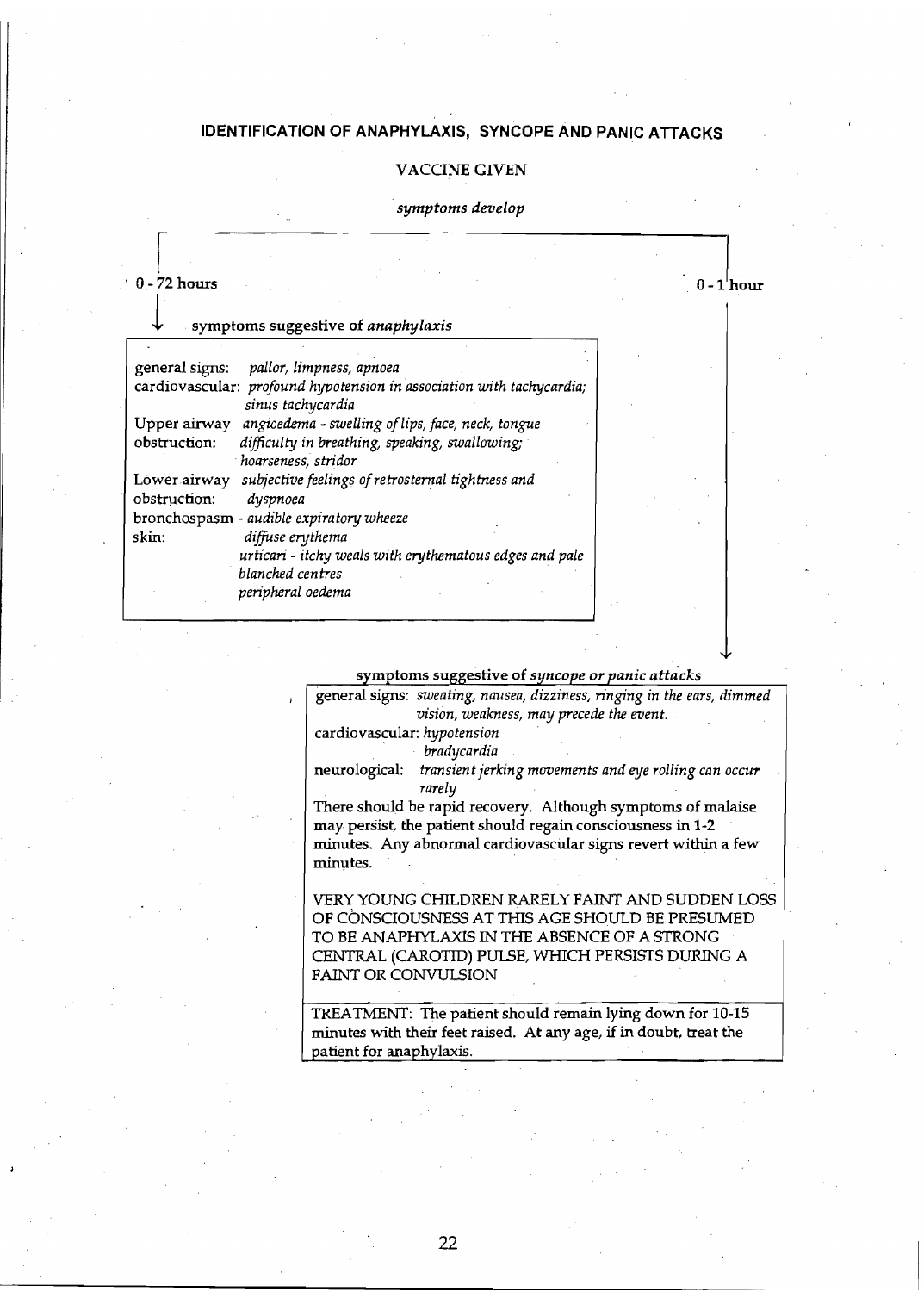# **TREATMENT**

1. Lie patient in left lateral position. If unconscious, insert airway.

2. 'Send for professional assistance. Never leave the patient alone.

Mild anaphylaxis/allergic reactions (slowly progressing peripheral oedema or changes restricted to the skin e.g. urticaria)

oral antihistamines or subcutaneous adrenaline with observation and reassurance. Nebulised salbutamol, oral or parenteral steroids, parenteral antihistamine, if necessary and/or available.

Severe anaphylaxis (with cardiovascular collapse) Administer intramuscular adrenaline immediately. If appropriate, begin cardiopulmonary resuscitation.

If there is no improvement in the patient's condition in *5110* minutes, repeat the dose of adrenaline to a maximum of 3 doses.

*Chlorpheniramine maleate (piriton) may be given intravenously by appropriately trained individuals. Intravenous hydrocortisone may also be given to prevent further deterioration in severely affected cases.* 

Bronchospasm

Administer nebulised adrenaline or adrenaline by intramuscular injection immediately.

Steroids may also be administered.

Angio-oedema/laryngeal oedma

Administer nebulised adrenaline or adrenaline by intramuscular injection. Antihistamines should be given and incubation may be necessary.

Patients with anaphylaxis should be referred to hospital for assessment and further treatment may be necessary, such as provision of bronchodilators, adrenaline by infusion, colloids and assisted ventilation. NB. patients should be monitored after N administration of adrenaline as adverse effects may be more common when the drug is given in this way.

All cases of anaphylaxis should be observed for at least 6 hours, in case of any delayed reactions.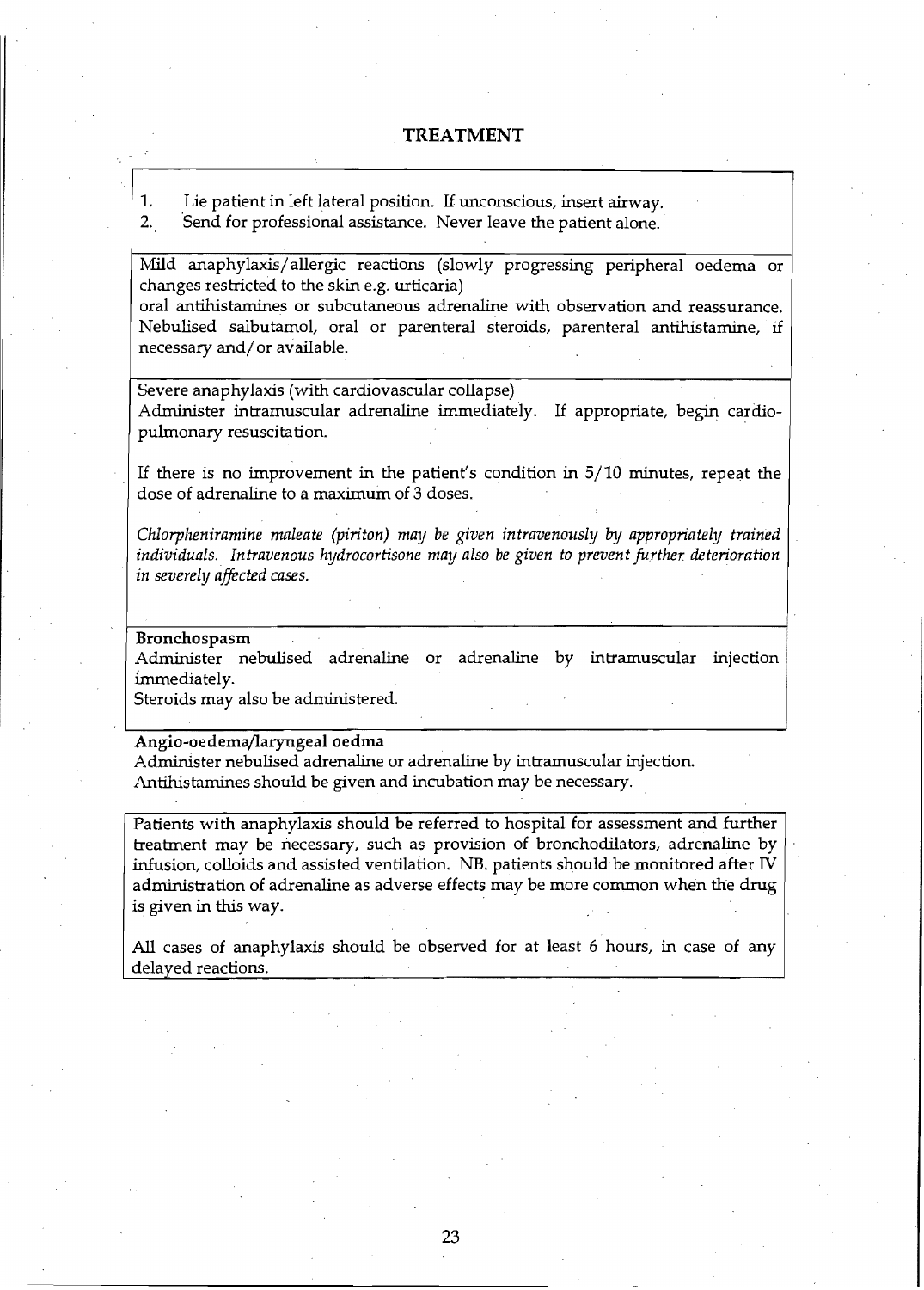# REPORT ALL CASES OF ANAPHYLAXIS TO THE IRISH MEDICINES BOARD USING YELLOW CARDS

Adrenaline dosage:

. Adrenaline 1/1,000 (Img/ml) by intramuscular or subcutaneous injection.

Adults:

0.5 to 1.0ml repeated as necessary up to a maximum of three doses. The lower dose should be used for the elderly or those of slight build.

# Infants and children:

| Age              | Dose of adrenaline |
|------------------|--------------------|
| Less than 1 year | 0.05ml             |
| 1 year           | 0.1ml              |
| 2 years          | 0.2ml              |
| 3-4 years        | 0.3ml              |
| 5 years          | 0.4ml              |
| 6-10 years       | 0.5ml              |

Slow intravenous injection may be considered only in extreme emergency. Dilute adrenaline (1/10,000) should be used for the intravenous route. Where intramuscular injection might still succeed, time should not be wasted seeking intravenous access. Patients should be monitored after intravenous administration as adverse effects may be more common when the drug is administered in this way.

# Chlorpheniramine maleate

| Age           | Dose of chlorpheniramine<br>maleate |
|---------------|-------------------------------------|
| up to 1 year  | 200ug/kg body weight                |
| 1-5 years     | $2.5-5mg$                           |
| 6-12 years    | 5-10mg                              |
| over 12 years | $10-20mg$                           |

### By slow intravenous injection over 1 minute

# Hydrocortisone

| Age                                                     | Dose of hydrocortisone                         |
|---------------------------------------------------------|------------------------------------------------|
| up to 1 year $\sim$<br>1-5 years<br>6-12 years<br>adult | 25mg<br>50 <sub>mg</sub><br>100mg<br>100-500mg |
|                                                         | By slow IV injection                           |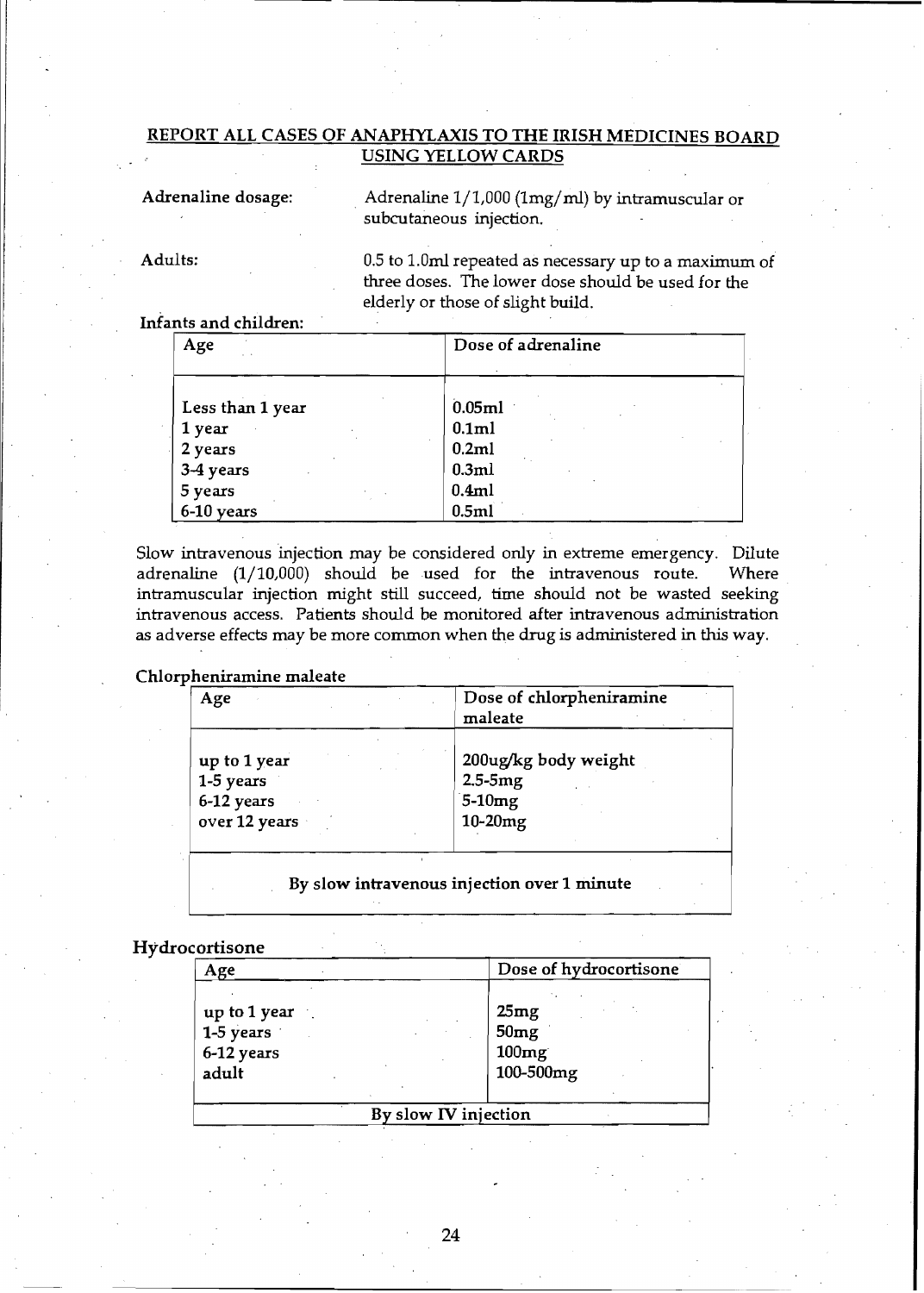# **APPENDIX D1**

# *CHECKLIST*  PAGE 1 OF . SCHOOL IMMUNISATION FORM  $\mathcal{L}_{\text{max}}$  and  $\mathcal{L}_{\text{max}}$

| Name of Child    | <b>DOB</b> | Class<br>Room | Teacher<br>Name | Consent<br>Received<br>Z | Late<br>Consent<br>Date | $\epsilon$ onsent<br>Checked<br><b>BHNY</b> | Vacculated<br>82 | V.C.<br>Deferred | Comment<br>(absent/ref<br>used/sick) | Mop-<br>90<br>Clinic<br>7 |
|------------------|------------|---------------|-----------------|--------------------------|-------------------------|---------------------------------------------|------------------|------------------|--------------------------------------|---------------------------|
|                  |            |               |                 |                          |                         |                                             |                  |                  |                                      |                           |
|                  |            |               |                 |                          |                         |                                             |                  |                  |                                      |                           |
|                  |            |               |                 |                          |                         |                                             |                  |                  |                                      |                           |
|                  |            |               |                 |                          |                         |                                             |                  |                  |                                      |                           |
|                  |            |               |                 |                          |                         |                                             |                  |                  |                                      |                           |
|                  |            |               |                 |                          |                         |                                             |                  |                  |                                      |                           |
|                  |            |               |                 |                          |                         |                                             |                  |                  |                                      |                           |
|                  |            |               |                 |                          |                         |                                             |                  |                  |                                      |                           |
|                  |            |               |                 |                          |                         |                                             |                  |                  |                                      |                           |
|                  |            |               |                 |                          |                         |                                             |                  |                  |                                      |                           |
|                  |            |               |                 |                          |                         |                                             | $\sim$           |                  |                                      |                           |
|                  |            |               |                 |                          |                         |                                             |                  |                  |                                      |                           |
| <b>SUB TOTAL</b> |            |               |                 |                          |                         |                                             |                  |                  |                                      |                           |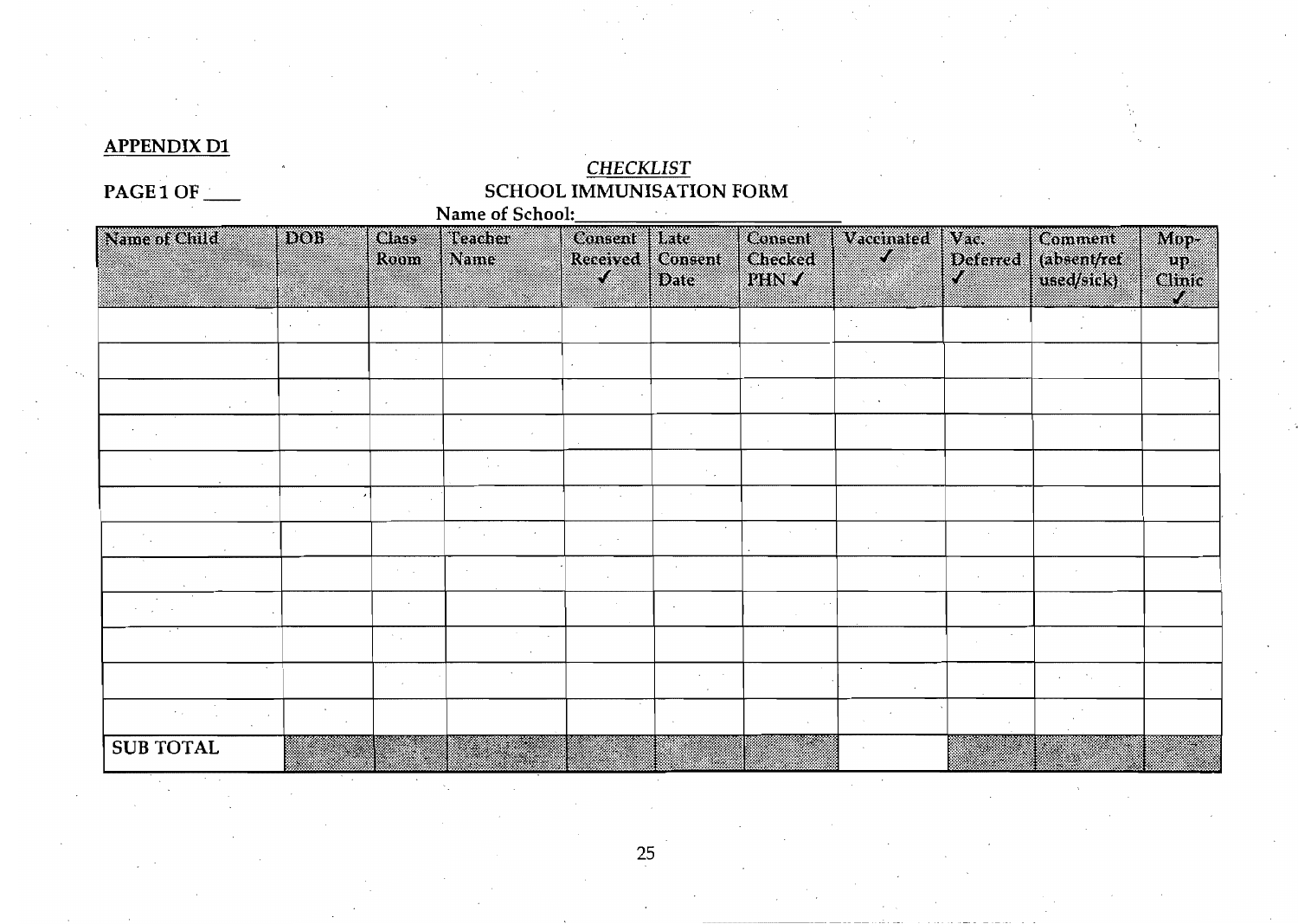# **APPENDIX** D2.

# *CHECKLIST*  PAGE 4 OF **SCHOOL IMMUNISATION FORM**

| <b>INSTITUTION</b>                      | ndi | Class<br>Room | Teacher<br>Name | Consent<br>Received Consent<br>X. | Late<br>Dac          | Consent<br>Checked<br>$m_{\rm I}$ | Vacamated<br>X | V.C<br>Deterred<br>9,8 | Comment<br><i><b><u>absentitet</u></b></i><br>used/siek) | Mor<br>up.<br>Clinic<br>74 |
|-----------------------------------------|-----|---------------|-----------------|-----------------------------------|----------------------|-----------------------------------|----------------|------------------------|----------------------------------------------------------|----------------------------|
|                                         |     |               |                 |                                   |                      |                                   |                |                        |                                                          |                            |
|                                         |     |               |                 |                                   |                      |                                   |                |                        |                                                          |                            |
|                                         |     |               |                 |                                   |                      |                                   |                |                        |                                                          |                            |
|                                         |     |               |                 |                                   |                      |                                   |                |                        |                                                          |                            |
|                                         |     |               |                 |                                   |                      |                                   |                |                        |                                                          |                            |
|                                         |     |               |                 |                                   | $\lambda_{\rm{max}}$ | <b>Contractor</b>                 |                |                        |                                                          |                            |
|                                         |     |               |                 |                                   |                      |                                   |                |                        |                                                          |                            |
|                                         |     |               |                 |                                   |                      |                                   |                |                        |                                                          |                            |
|                                         |     |               |                 |                                   |                      |                                   |                |                        |                                                          |                            |
| <b>GRAND TOTAL</b><br><b>VACCINATED</b> |     |               |                 |                                   |                      |                                   |                |                        |                                                          |                            |
| <b>CLASS ROLL TOTAL:</b>                |     |               |                 |                                   |                      |                                   |                |                        |                                                          |                            |
| Signature of AMO_<br>Signature of C.O.  |     | Date:         | Date:           |                                   | Signature of PHN_    |                                   | Date:          |                        |                                                          |                            |

 $\cdot$  26